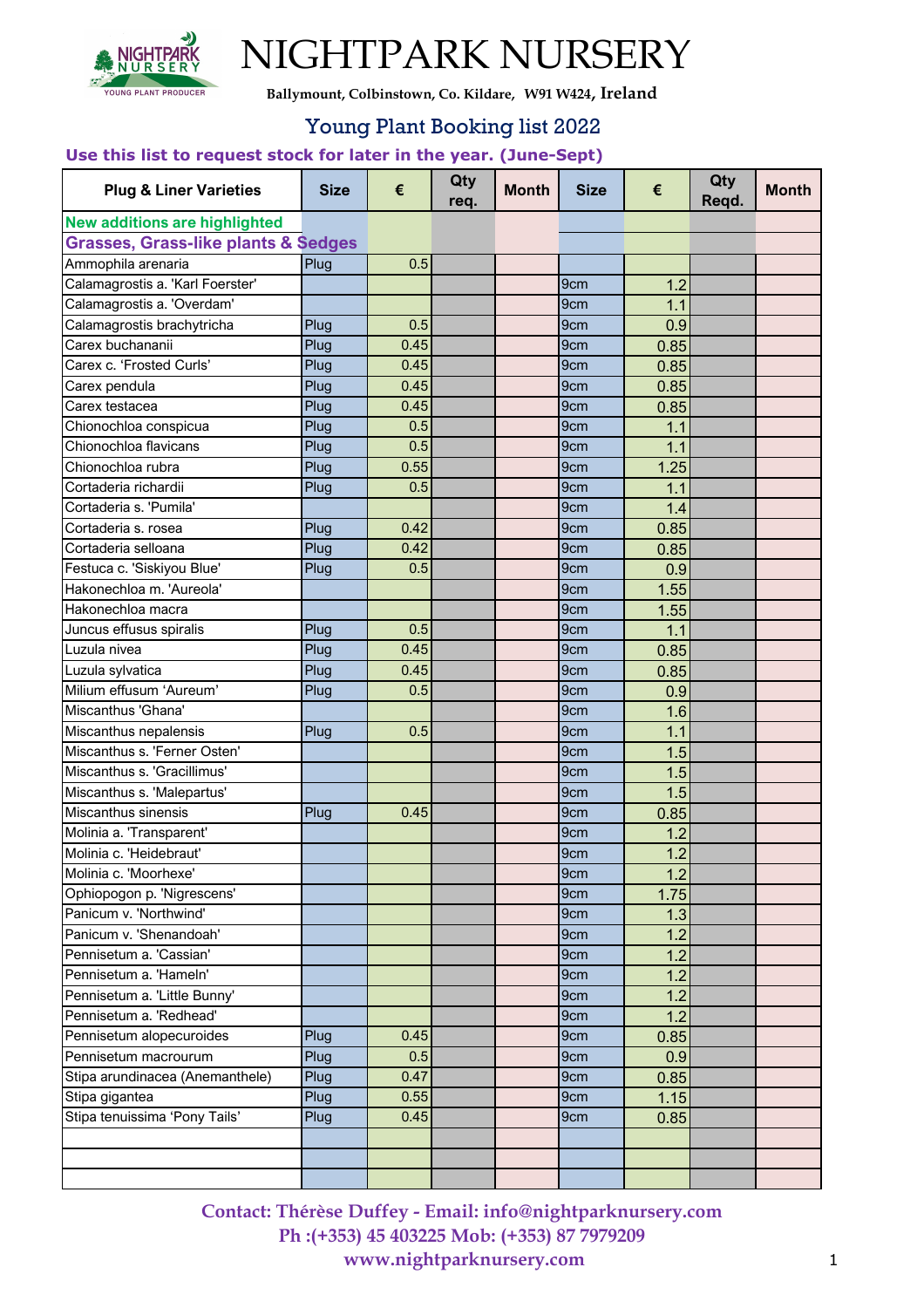

**Ballymount, Colbinstown, Co. Kildare, W91 W424, Ireland**

| <b>Plug &amp; Liner Varieties</b>       | <b>Size</b> | €    | Qty<br>req. | <b>Month</b> | <b>Size</b>     | €    | Qty<br>Regd. | <b>Month</b> |
|-----------------------------------------|-------------|------|-------------|--------------|-----------------|------|--------------|--------------|
| <b>Herbaceous perennials</b>            |             |      |             |              |                 |      |              |              |
| Acanthus mollis                         |             |      |             |              | 9cm             | 1.1  |              |              |
| Acanthus spinosus                       |             |      |             |              | 9cm             | 1.6  |              |              |
| Achillea m. 'Appleblossom'              |             |      |             |              | 9cm             | 1.15 |              |              |
| Achillea m. 'Lilac Beauty'              |             |      |             |              | 9cm             | 1.15 |              |              |
| Achillea m. 'Moonshine'                 |             |      |             |              | 9cm             | 1.15 |              |              |
| Achillea m. 'Paprika'                   |             |      |             |              | 9 <sub>cm</sub> | 1.15 |              |              |
| Achillea m. 'Red Velvet'                |             |      |             |              | 9cm             | 1.15 |              |              |
| Achillea m. 'Terracotta'                |             |      |             |              | 9cm             | 1.15 |              |              |
| Achillea m. 'Walther Funcke'            |             |      |             |              | 9cm             | 1.15 |              |              |
| Actacea s. 'Brunette'                   |             |      |             |              | 9 <sub>cm</sub> | 1.85 |              |              |
| Agapanthus a. 'Albus'                   | Plug        | 0.7  |             |              | 9cm             | 1.35 |              |              |
| Agapanthus africanus                    | Plug        | 0.6  |             |              | 9cm             | 1.25 |              |              |
| Agapanthus 'Brilliant Blue' PBR         |             |      |             |              | 9cm             | 1.8  |              |              |
| Agapanthus 'Enigma'                     |             |      |             |              | 9cm             | 1.65 |              |              |
| Agapanthus 'Navy Blue'                  |             |      |             |              | 9cm             | 1.8  |              |              |
| Agapanthus 'Twister' PBR                |             |      |             |              | 9cm             | 1.8  |              |              |
| <b>Agapanthus 'White Heaven' PBR</b>    |             |      |             |              | 9cm             | 1.9  |              |              |
| Agastache 'Blue Boa'                    |             |      |             |              | 9cm             | 1.3  |              |              |
| <b>Agastache 'Blue Fortune'</b>         |             |      |             |              | 9cm             | 1.1  |              |              |
| Agastache f. 'Little Adder'             |             |      |             |              | 9 <sub>cm</sub> | 1.15 |              |              |
| Ajuga 'Burgundy Glow'                   | Plug        | 0.45 |             |              | 9 <sub>cm</sub> |      |              |              |
| Ajuga 'Braunherz'                       |             | 0.45 |             |              | 9cm             | 0.95 |              |              |
|                                         | Plug        |      |             |              |                 | 0.95 |              |              |
| Ajuga r. 'Black Scallop'                | Plug        | 0.55 |             |              | 9cm             | 1.1  |              |              |
| Alcea r. 'Nigra'<br>Alchemilla mollis   | Plug        | 0.4  |             |              | 9cm             | 0.85 |              |              |
| <b>Allium 'Millenium'</b>               | Plug        | 0.42 |             |              | 9cm             | 0.8  |              |              |
|                                         |             |      |             |              | 9cm             | 1.75 |              |              |
| Althaea cannabina<br>Amsonia 'Blue Ice' | Plug        | 0.5  |             |              | 9cm             | 1.1  |              |              |
|                                         |             |      |             |              | 9cm             | 1.2  |              |              |
| Anemone h. 'Honorine Joubert'           |             |      |             |              | 9cm             | 1.4  |              |              |
| Anemone h. 'Koen. Charlotte'            |             |      |             |              | 9cm             | 1.4  |              |              |
| Anemone h. 'September Charm'            |             |      |             |              | 9 <sub>cm</sub> | 1.4  |              |              |
| Anemone nemorosa                        | Plug        | 0.6  |             |              | 9 <sub>cm</sub> | 1.25 |              |              |
| Anemone pavonina                        | Plug        | 0.6  |             |              | 9cm             | 1.25 |              |              |
| Anemone 'Ruffled Swan' PBR              |             |      |             |              | 9cm             | 1.75 |              |              |
| Anemone sylvestris                      | Plug        | 0.45 |             |              | 9cm             | 0.85 |              |              |
| Anemone 'Wild Swan' PBR                 |             |      |             |              | 9cm             | 1.75 |              |              |
| Angelica archangelica                   | Plug        | 0.5  |             |              | 9cm             | 0.9  |              |              |
| Angelica gigas                          | Plug        | 0.55 |             |              | 9cm             | 1.1  |              |              |
| Anthemis 'Sauce Hollandaise'            |             |      |             |              | 9cm             | 1.15 |              |              |
| Anthriscus s. 'Golden Fleece'           | Plug        | 0.5  |             |              | 9cm             | 0.95 |              |              |
| Anthriscus s. 'Ravenswing'              | Plug        | 0.5  |             |              | 9cm             | 0.95 |              |              |
| Aquilegia 'Black Barlow'                | Plug        | 0.45 |             |              | 9cm             | 0.85 |              |              |
| Aquilegia 'William Guiness'             | Plug        | 0.45 |             |              | 9cm             | 0.85 |              |              |
| Aquilegia 'Blue Barlow'                 | Plug        | 0.45 |             |              | 9cm             | 0.85 |              |              |
| Aquilegia c. 'Yellow Queen'             | Plug        | 0.45 |             |              | 9cm             | 0.85 |              |              |
| Aquilegia canadensis                    | Plug        | 0.45 |             |              | 9cm             | 0.85 |              |              |
| Aquilegia 'Crimson Star'                | Plug        | 0.45 |             |              | 9cm             | 0.85 |              |              |
| Aquilegia 'Kristall'                    | Plug        | 0.45 |             |              | 9cm             | 0.85 |              |              |
| Aquilegia 'Ruby Port'                   | Plug        | 0.45 |             |              | 9cm             | 0.85 |              |              |
| Aquilegia v. 'Chocolate Soldier'        | Plug        | 0.5  |             |              | 9cm             | 0.95 |              |              |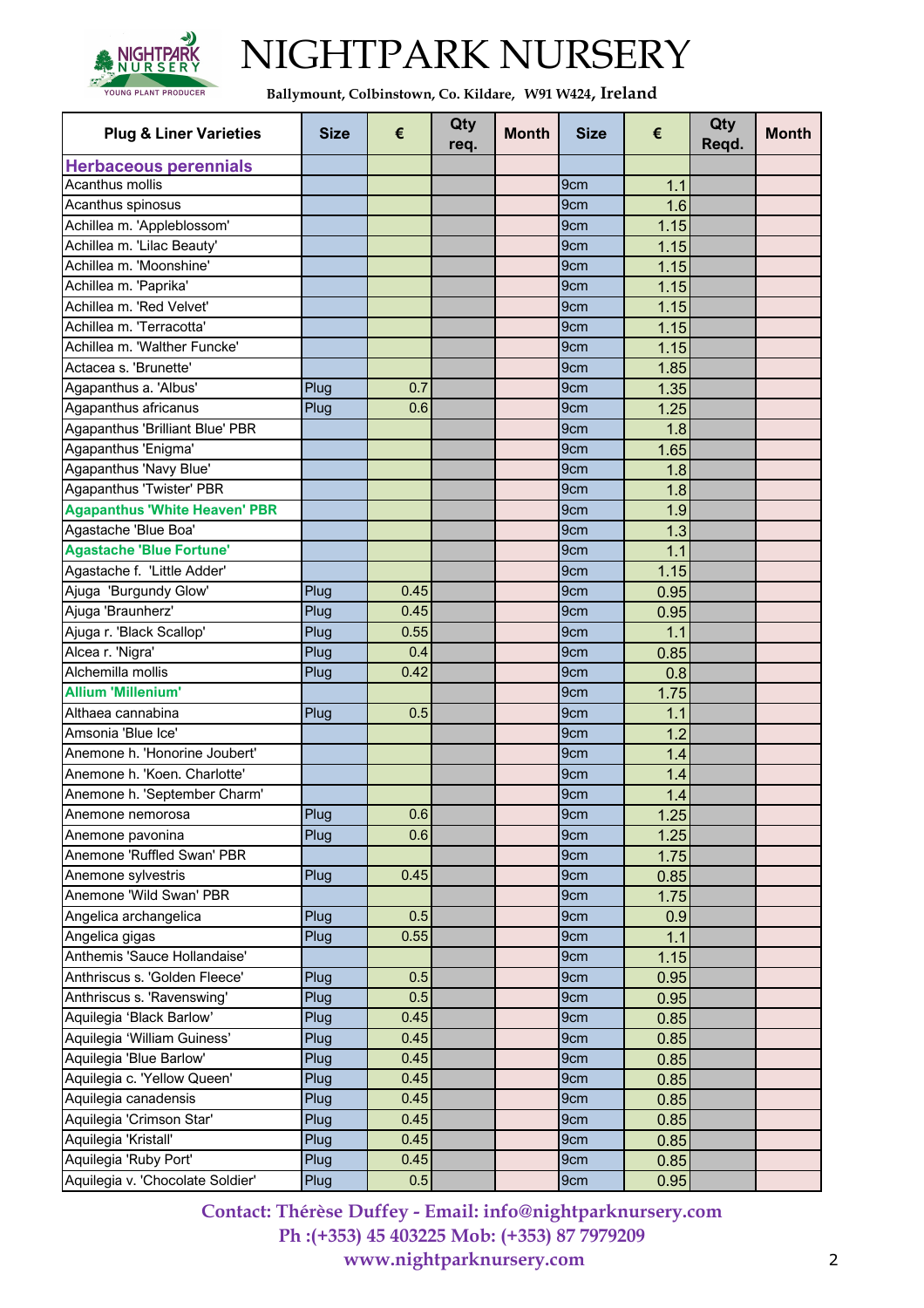

**Ballymount, Colbinstown, Co. Kildare, W91 W424, Ireland**

| <b>Plug &amp; Liner Varieties</b>     | <b>Size</b> | €     | Qty<br>req. | <b>Month</b> | <b>Size</b>     | €    | Qty<br>Reqd. | <b>Month</b> |
|---------------------------------------|-------------|-------|-------------|--------------|-----------------|------|--------------|--------------|
| Aquilegia c. 'Earlybird Purple/White' | Plug        | 0.45  |             |              |                 |      |              |              |
| Aquilegia c. 'Earlybird White'        | Plug        | 0.45  |             |              |                 |      |              |              |
| Aquilegia c. 'Earlybird Yellow'       | Plug        | 0.45  |             |              |                 |      |              |              |
| Aquilegia c. 'Earlybird Red/Yellow'   | Plug        | 0.45  |             |              |                 |      |              |              |
| Aquilegia v. 'McKana Hybrids'         | Plug        | 0.45  |             |              | 9 <sub>cm</sub> | 0.85 |              |              |
| Aquilegia v. 'Nora Barlow'            | Plug        | 0.45  |             |              | 9 <sub>cm</sub> | 0.85 |              |              |
| Armeria m. 'Splendens'                | Plug        | 0.42  |             |              | 9cm             | 0.8  |              |              |
| Artemesia I. 'Valerie Finnis'         |             |       |             |              | 9 <sub>cm</sub> | 1.05 |              |              |
| Artemesia 'Powis Castle'              |             |       |             |              | 9cm             | 1.05 |              |              |
| Aruncus 'Kneiffii'                    |             |       |             |              | 9 <sub>cm</sub> | 1.75 |              |              |
| Asparagus o. 'Connover's Colossal'    | Plug        | 0.6   |             |              | 9 <sub>cm</sub> | 1.2  |              |              |
| Astelia m. 'Westland                  |             |       |             |              | 9cm             | 1.5  |              |              |
| Aster a. 'Asran'                      |             |       |             |              |                 |      |              |              |
|                                       |             |       |             |              | 9cm             | 1.1  |              |              |
| Aster a. 'Ezo Murazaki'               |             |       |             |              | 9 <sub>cm</sub> | 1.1  |              |              |
| Aster c. 'Little Carlow'              |             |       |             |              | 9 <sub>cm</sub> | 1.1  |              |              |
| Aster f. 'Moench'                     |             |       |             |              | 9 <sub>cm</sub> | 1.1  |              |              |
| Aster 'Pink Star'                     |             |       |             |              | 9cm             | 1.05 |              |              |
| Astilbe 'Bressingham 'Beauty'         |             |       |             |              | 9 <sub>cm</sub> | 1.1  |              |              |
| Astilbe 'Ellie'                       |             |       |             |              | 9 <sub>cm</sub> | 1.1  |              |              |
| Astilbe 'Fanal'                       |             |       |             |              | 9cm             | 1.2  |              |              |
| Astilbe 'Peach Blossom'               |             |       |             |              | 9cm             | 1.1  |              |              |
| Astrantia m. 'Ruby Star' PBR          |             |       |             |              | 9 <sub>cm</sub> | 1.9  |              |              |
| Astrantia m. 'Shaggy'                 |             |       |             |              | 9cm             | 1.75 |              |              |
| Astrantia major                       | Plug        | 0.5   |             |              | 9cm             | 0.95 |              |              |
| Astrantia 'Superstar' PBR             |             |       |             |              | 9 <sub>cm</sub> | 1.8  |              |              |
| Baptisia australis                    | Plug        | 0.5   |             |              | 9 <sub>cm</sub> | 0.95 |              |              |
| Bergenia 'Bressingham White'          |             |       |             |              | 9cm             | 1.4  |              |              |
| Bergenia c. 'Rotblum' (Red Beauty)    | Plug        | 0.45  |             |              | 9cm             | 0.85 |              |              |
| <b>Brunnera m. 'Betty Bowring'</b>    |             |       |             |              | 9cm             | 1.75 |              |              |
| Brunnera m. 'Dawson's White'          |             |       |             |              | 9cm             | 1.75 |              |              |
| Brunnera m. 'Jack Frost' PBR          |             |       |             |              | 9cm             | 1.75 |              |              |
| Brunnera macrophylla                  |             |       |             |              | 9cm             | 1.25 |              |              |
| Calamintha n. nepeta                  | Plug        | 0.451 |             |              | 9 <sub>cm</sub> | 0.85 |              |              |
| Caltha palustris                      | Plug        | 0.5   |             |              | 9cm             | 0.95 |              |              |
| Campanula 'Elizabeth'                 |             |       |             |              | 9cm             | 1.35 |              |              |
| Campanula glomerata 'Alba'            | Plug        | 0.42  |             |              | 9cm             | 0.8  |              |              |
| Campanula glomerata Superba           | Plug        | 0.42  |             |              | 9cm             | 0.8  |              |              |
| Campanula persicifolia alba           | Plug        | 0.42  |             |              | 9cm             | 0.8  |              |              |
| Campanula persicifolia caerulea       | Plug        | 0.42  |             |              | 9cm             | 0.8  |              |              |
| Campanula portenschlagiana            | Plug        | 0.42  |             |              | 9cm             | 0.8  |              |              |
| Campanula poscharskyana               | Plug        | 0.45  |             |              | 9 <sub>cm</sub> | 0.85 |              |              |
| Campanula 'Sarastro'                  |             |       |             |              | 9cm             |      |              |              |
|                                       |             |       |             |              |                 | 1.35 |              |              |
| Catananche caerulea                   | Plug        | 0.42  |             |              | 9 <sub>cm</sub> | 0.8  |              |              |
| Centaurea atropurpurea                | Plug        | 0.47  |             |              | 9 <sub>cm</sub> | 0.85 |              |              |
| Centaurea m. 'Amethyst in Snow'       |             |       |             |              | 9cm             | 1.45 |              |              |
| Centaurea m. 'Black Sprite' PBR       |             |       |             |              | 9cm             | 1.65 |              |              |
| Centaurea montana                     | Plug        | 0.42  |             |              | 9cm             | 0.8  |              |              |
| Cephalaria gigantea                   | Plug        | 0.47  |             |              | 9cm             | 0.85 |              |              |
| Cirsium 'Trevor's Blue Wonder' PBR    |             |       |             |              | 9 <sub>cm</sub> | 1.6  |              |              |
| Cirsum r. atropurpureum               |             |       |             |              | 9cm             | 1.5  |              |              |
| Clematis heracleifolia                | Plug        | 0.5   |             |              | 9cm             | 0.9  |              |              |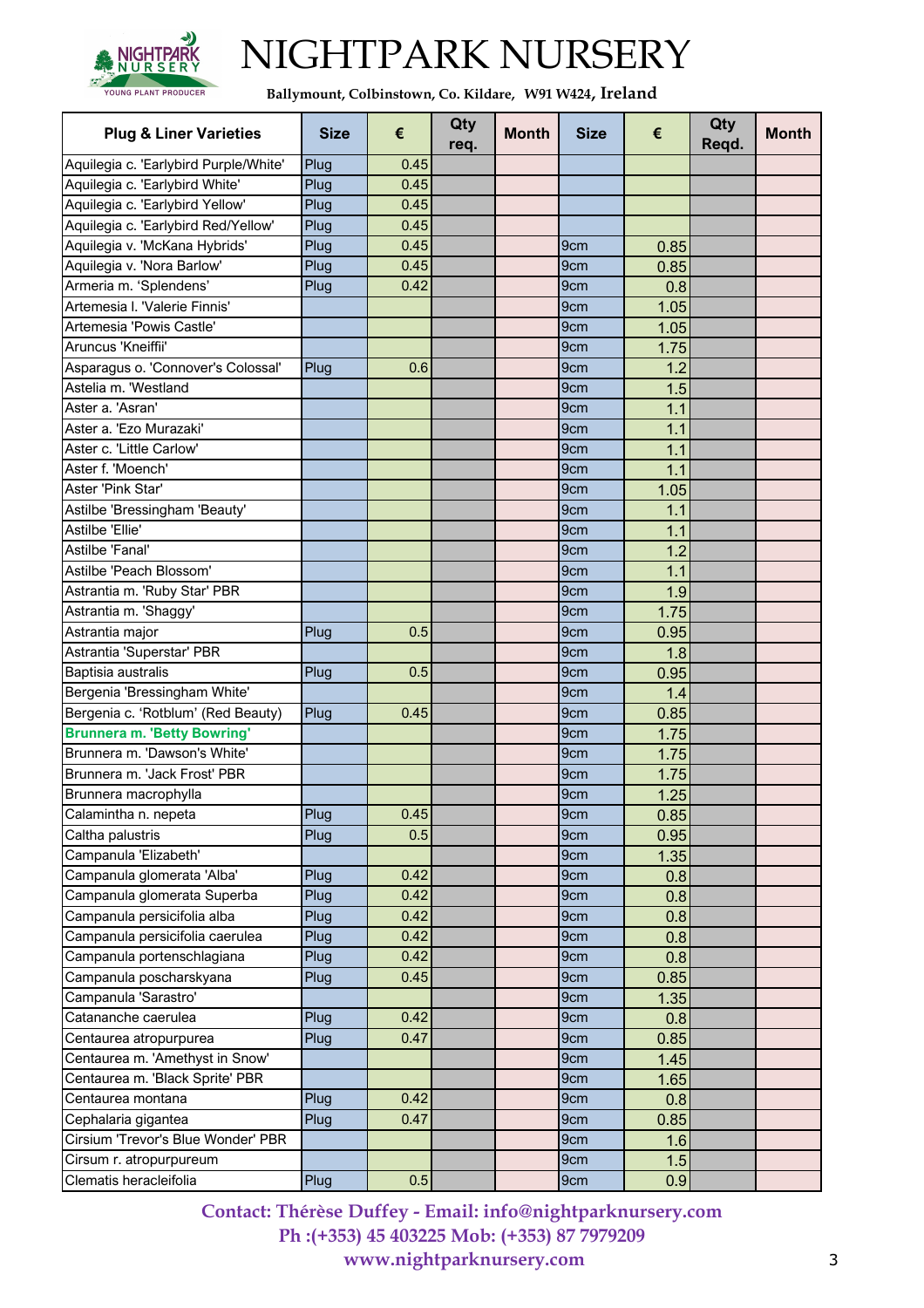

**Ballymount, Colbinstown, Co. Kildare, W91 W424, Ireland**

| <b>Plug &amp; Liner Varieties</b>                   | <b>Size</b> | €    | Qty<br>req. | <b>Month</b> | <b>Size</b>     | €          | Qty<br>Reqd. | <b>Month</b> |
|-----------------------------------------------------|-------------|------|-------------|--------------|-----------------|------------|--------------|--------------|
| Clematis tanguitica                                 | Plug        | 0.47 |             |              | 9 <sub>cm</sub> | 0.85       |              |              |
| Convallaria majalis                                 |             |      |             |              | 9 <sub>cm</sub> | 1.35       |              |              |
| Coreopsis 'Moonbeam'                                |             |      |             |              | 9 <sub>cm</sub> | 1.05       |              |              |
| Corydalis elata                                     |             |      |             |              | 9 <sub>cm</sub> | 1.75       |              |              |
| Crocosmia 'Emily McKenzie'                          |             |      |             |              | 9cm             | 1.1        |              |              |
| Crocosmia 'George Davidson'                         |             |      |             |              | 9cm             | 1.1        |              |              |
| Crocosmia 'Lucifer'                                 |             |      |             |              | 9cm             | 1.1        |              |              |
| Cyclamen c. 'Ruby Star'                             |             |      |             |              | 9 <sub>cm</sub> | 1.95       |              |              |
| Cyclamen coum                                       |             |      |             |              | 9 <sub>cm</sub> | 1.75       |              |              |
| Cyclamen h. 'Silverleaf form'                       |             |      |             |              | 9cm             | 1.5        |              |              |
| Cyclamen hederifolium                               |             |      |             |              | 9cm             | 1.5        |              |              |
| Cyclamen pseudibericum                              |             |      |             |              | 9 <sub>cm</sub> | 1.95       |              |              |
| Cynara cardunculus- Cardoon                         | Plug        | 0.42 |             |              | 9cm             | 0.8        |              |              |
| Cynara scolymus- Artichoke                          | Plug        | 0.47 |             |              | 9cm             | 0.85       |              |              |
| Delosperma congestum (Yellow)                       | Plug        | 0.45 |             |              | 9cm             | 0.85       |              |              |
| Delosperma sutherlandii                             | Plug        | 0.45 |             |              | 9cm             | 0.85       |              |              |
| Delphinium Magic Fountains(in var)                  |             |      |             |              | 9cm             | 1.05       |              |              |
| Dianthus carthusianorum                             | Plug        | 0.47 |             |              | 9cm             | 0.85       |              |              |
| Dianthus cruentus                                   | Plug        | 0.5  |             |              | 9 <sub>cm</sub> | 0.9        |              |              |
| Dicentra f. 'Luxuriant'                             |             |      |             |              | 9 <sub>cm</sub> | 1.35       |              |              |
| Dicentra s. 'Alba'                                  |             |      |             |              | 9cm             | 1.25       |              |              |
| Dicentra spectabilis                                |             |      |             |              | 9 <sub>cm</sub> | 1.25       |              |              |
| Digitalis lutea                                     | Plug        | 0.47 |             |              | 9cm             | 0.85       |              |              |
| Digitalis p. ' Sutton's Apricot'                    | Plug        | 0.5  |             |              | 9cm             | 0.9        |              |              |
| Digitalis p. 'Pam's Choice'                         | Plug        | 0.5  |             |              | 9cm             | 0.9        |              |              |
| Digitalis p. Albiflora                              | Plug        | 0.45 |             |              | 9 <sub>cm</sub> | 0.85       |              |              |
| Digitalis p. 'Excelsior Hybrids'                    | Plug        | 0.45 |             |              | 9cm             | 0.85       |              |              |
| Digitalis purpurea                                  | Plug        | 0.5  |             |              | 9cm             | 0.9        |              |              |
| Digitalis x mertonensis                             | Plug        | 0.45 |             |              | 9cm             | 0.85       |              |              |
| Dodecatheon meadia                                  |             |      |             |              | 9 <sub>cm</sub> | 1.25       |              |              |
| Doronicum o. 'Little Leo'                           | Plug        | 0.42 |             |              | 9cm             | 0.8        |              |              |
| Echinacea p. 'White Swan'                           | Plug        | 0.47 |             |              | 9cm             | 0.9        |              |              |
| Echinacea p. 'Magnus'                               | Plug        | 0.47 |             |              | 9cm             | 0.9        |              |              |
| Echinacea pallida                                   | Plug        | 0.47 |             |              | 9cm             | 0.85       |              |              |
| Echinops b. 'Blue Globe'                            | Plug        | 0.45 |             |              | 9 <sub>cm</sub> | 0.85       |              |              |
| Echinops ritro                                      | Plug        | 0.45 |             |              | 9cm             | 0.85       |              |              |
| Echium candicans                                    | Plug        | 0.45 |             |              | 9 <sub>cm</sub> | 0.9        |              |              |
| Echium p. 'Pink Fountain'                           | Plug        | 0.5  |             |              | 9cm             | 0.95       |              |              |
| Echium p. 'Snow Tower'                              | Plug        | 0.5  |             |              | 9cm             | 0.95       |              |              |
| Echium pininana                                     | Plug        | 0.45 |             |              | 9cm             | 0.9        |              |              |
| Echium vulgare                                      | Plug        | 0.45 |             |              | 9cm             |            |              |              |
| Epimedium p. 'Frohnleiten'                          |             |      |             |              | 9cm             | 0.85       |              |              |
| Epimedium rubrum                                    |             |      |             |              | 9cm             | 1.6        |              |              |
|                                                     |             |      |             |              |                 | 1.6        |              |              |
| Epimedium v. 'Sulphureum'<br>Erigeron karvinskianus | Plug        | 0.42 |             |              | 9cm<br>9cm      | 1.6<br>0.8 |              |              |
|                                                     |             |      |             |              |                 |            |              |              |
| Eryngium agavifolium                                | Plug        | 0.47 |             |              |                 |            |              |              |
| Eryngium bourgatii                                  | Plug        | 0.5  |             |              | 9cm             | 0.9        |              |              |
| Eryngium giganteum                                  | Plug        | 0.47 |             |              |                 |            |              |              |
| Eryngium p. 'Blue Hobbit'                           | Plug        | 0.5  |             |              | 9 <sub>cm</sub> | 0.9        |              |              |
| Eryngium p. 'Jade Frost' PBR                        |             |      |             |              | 9cm             | 1.75       |              |              |
| Eryngium variifolium                                | Plug        | 0.47 |             |              | 9cm             | 0.85       |              |              |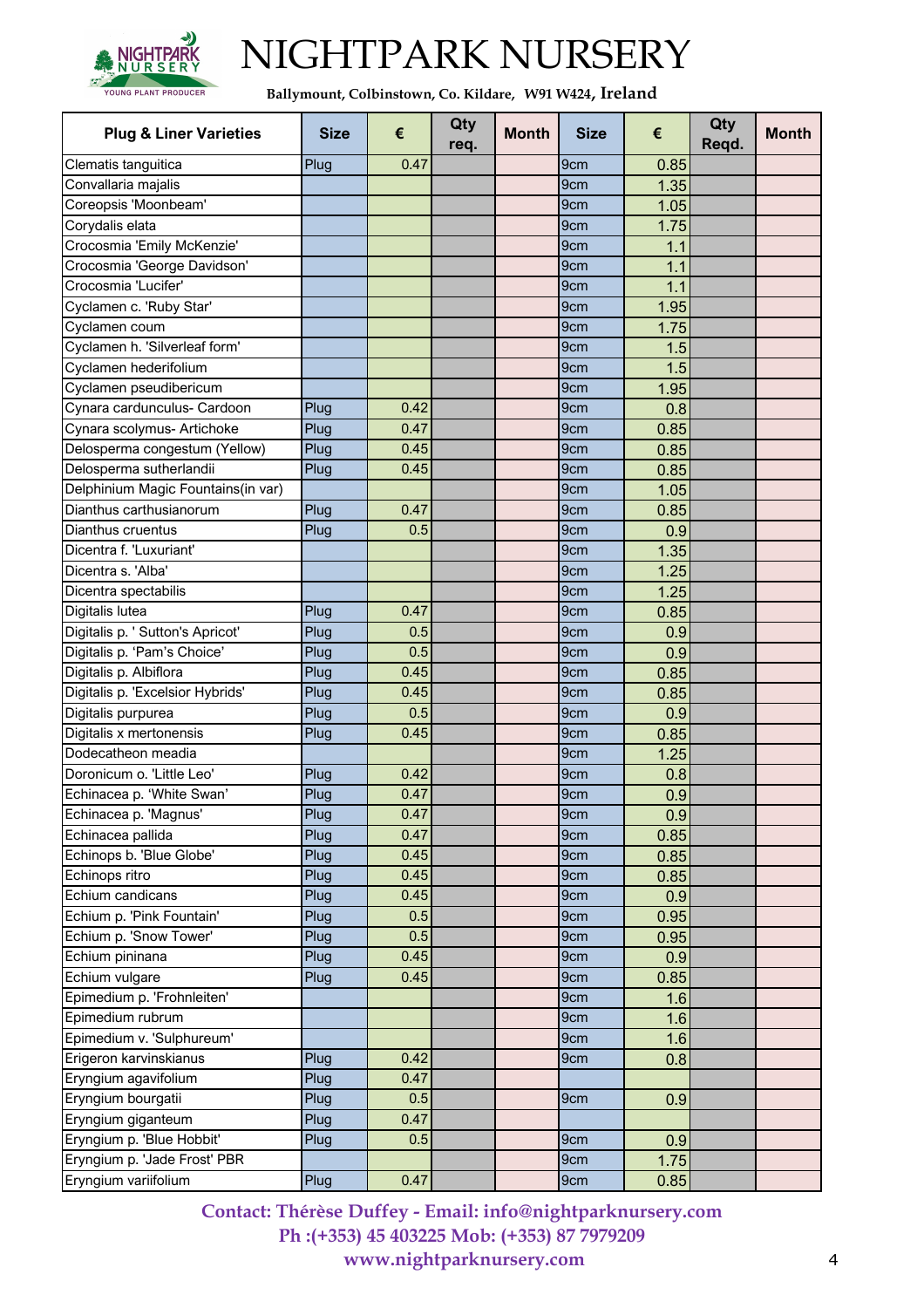

**Ballymount, Colbinstown, Co. Kildare, W91 W424, Ireland**

| Eryngium 'Violetta'<br>9 <sub>cm</sub><br>1.6<br>Eryngium yuccifolium<br>0.47<br>0.85<br>9cm<br>Plug<br><b>Erysimum 'Bowles Me Away'</b><br>9 <sub>cm</sub><br>1.1<br>Erysimum 'Red Jep'<br>9cm<br>0.95<br>Eupatorium m. 'Atropurpureum'<br>9 <sub>cm</sub><br>1.1<br>Eupatorium r. 'Chocolate'<br>9cm<br>1.05<br>Euphorbia 'Ascot Rainbow'<br>9cm<br>1.15<br>9cm<br>1.05<br>Euphorbia a. Purpurea<br>Euphorbia c. characias<br>0.47<br>Plug<br>9 <sub>cm</sub><br>0.9<br>Euphorbia c. 'Tasmanium Tiger' PBR<br>1.55<br>9 <sub>cm</sub><br>Euphorbia myrsinites<br>0.45<br>9cm<br>0.9<br>Plug<br>Euphorbia 'Silver Swan' PBR<br>9cm<br>1.55<br>Farfugium j. 'Wavy Gravy'<br>1.75<br>9 <sub>cm</sub><br>Ferula communis<br>1.25<br>9cm<br>Filipendula r. 'Venusta'<br>0.6<br>Plug<br>9cm<br>1.25<br>0.5<br>Foeniculum v. 'Purpureum'<br>Plug<br>9 <sub>cm</sub><br>0.95<br>0.47<br>Foeniculum vulgare<br>Plug<br>9cm<br>0.85<br>Fragaria vesca 'Alexandria'<br>0.42<br>9cm<br>0.8<br>Plug<br>Francoa sonchifolia<br>0.47<br>9cm<br>0.85<br>Plug<br>Galium odoratum<br>0.55<br>1.05<br>Plug<br>9 <sub>cm</sub><br>Galtonia candicans<br>9cm<br>1.25<br>Gaura I 'Geyser Pink'<br>9 <sub>cm</sub><br>0.95<br>Gaura I. 'Gaudi Pink'<br>9 <sub>cm</sub><br>0.95<br>Gaura I. 'Gaudi Red'<br>9cm<br>0.95<br>Gaura I. 'Gaudi White'<br>9cm<br>0.95<br>Gaura I. 'Rosy Jane'<br>1.15<br>9cm<br>Gaura lindh. 'Elurra'<br>0.45<br>0.85<br>9 <sub>cm</sub><br>Plug<br>Geranium 'Ann Folkard'<br>9cm<br>1.45<br>Geranium 'Anne Thompson'<br>9cm<br>1.45<br>Geranium 'Brookside'<br>9cm<br>1.35<br>Geranium c. 'Biokovo'<br>9cm<br>1.2<br>Geranium c. 'Kashmir Purple'<br>9cm<br>1.45<br>Geranium c. 'Kashmir White'<br>9 <sub>cm</sub><br>1.45<br>Geranium JS Matu Vu PBR<br>9cm<br>1.55<br>Geranium mad. 'Guernsey White'<br>0.6<br>1.35<br>Plug<br>9 <sub>cm</sub><br>Geranium maderense<br>0.55<br>1.25<br>Plug<br>9cm<br>Geranium o. 'Katherine Adele'<br>9 <sub>cm</sub><br>1.3<br>Geranium p. 'Midnight Reiter'<br>1.75<br>9cm<br>0.5<br>Geranium palmatum<br>Plug<br>9cm<br>0.95<br>Geranium 'Patricia'<br>9cm<br>1.45<br>Geranium renardii<br>9cm<br>1.75<br>Geranium riv. 'Mavis Simpson'<br>1.75<br>9 <sub>cm</sub><br>Geranium 'Rozanne' PBR<br>9 <sub>cm</sub><br>1.75<br>1.25<br>Geranium s. 'Tiny Monster'<br>9cm<br>0.5<br>Geranium sanguineum - Violet<br>1.05<br>Plug<br>9cm<br>Geranium sanguineum - Pink<br>0.5<br>Plug<br>1.05<br>9 <sub>cm</sub><br>Geum 'Bell Bank PBR<br>9cm<br>1.4<br>Geum c. 'Lady Stratheden'<br>Plug<br>0.45<br>Geum c. 'Mrs J. Bradshaw'<br>0.45<br>Plug<br>Geum 'Cocktail Gimlet' PBR<br>9cm<br>1.55 | <b>Plug &amp; Liner Varieties</b> | <b>Size</b> | € | Qty<br>req. | <b>Month</b> | <b>Size</b> | €    | Qty<br>Regd. | <b>Month</b> |
|------------------------------------------------------------------------------------------------------------------------------------------------------------------------------------------------------------------------------------------------------------------------------------------------------------------------------------------------------------------------------------------------------------------------------------------------------------------------------------------------------------------------------------------------------------------------------------------------------------------------------------------------------------------------------------------------------------------------------------------------------------------------------------------------------------------------------------------------------------------------------------------------------------------------------------------------------------------------------------------------------------------------------------------------------------------------------------------------------------------------------------------------------------------------------------------------------------------------------------------------------------------------------------------------------------------------------------------------------------------------------------------------------------------------------------------------------------------------------------------------------------------------------------------------------------------------------------------------------------------------------------------------------------------------------------------------------------------------------------------------------------------------------------------------------------------------------------------------------------------------------------------------------------------------------------------------------------------------------------------------------------------------------------------------------------------------------------------------------------------------------------------------------------------------------------------------------------------------------------------------------------------------------------------------------------------------------------------------------------------------------------------------------------------------------------------------------------------------------------------------------------------------------------------------------------------------------------------------------------------------------------|-----------------------------------|-------------|---|-------------|--------------|-------------|------|--------------|--------------|
|                                                                                                                                                                                                                                                                                                                                                                                                                                                                                                                                                                                                                                                                                                                                                                                                                                                                                                                                                                                                                                                                                                                                                                                                                                                                                                                                                                                                                                                                                                                                                                                                                                                                                                                                                                                                                                                                                                                                                                                                                                                                                                                                                                                                                                                                                                                                                                                                                                                                                                                                                                                                                                    |                                   |             |   |             |              |             |      |              |              |
|                                                                                                                                                                                                                                                                                                                                                                                                                                                                                                                                                                                                                                                                                                                                                                                                                                                                                                                                                                                                                                                                                                                                                                                                                                                                                                                                                                                                                                                                                                                                                                                                                                                                                                                                                                                                                                                                                                                                                                                                                                                                                                                                                                                                                                                                                                                                                                                                                                                                                                                                                                                                                                    |                                   |             |   |             |              |             |      |              |              |
|                                                                                                                                                                                                                                                                                                                                                                                                                                                                                                                                                                                                                                                                                                                                                                                                                                                                                                                                                                                                                                                                                                                                                                                                                                                                                                                                                                                                                                                                                                                                                                                                                                                                                                                                                                                                                                                                                                                                                                                                                                                                                                                                                                                                                                                                                                                                                                                                                                                                                                                                                                                                                                    |                                   |             |   |             |              |             |      |              |              |
|                                                                                                                                                                                                                                                                                                                                                                                                                                                                                                                                                                                                                                                                                                                                                                                                                                                                                                                                                                                                                                                                                                                                                                                                                                                                                                                                                                                                                                                                                                                                                                                                                                                                                                                                                                                                                                                                                                                                                                                                                                                                                                                                                                                                                                                                                                                                                                                                                                                                                                                                                                                                                                    |                                   |             |   |             |              |             |      |              |              |
|                                                                                                                                                                                                                                                                                                                                                                                                                                                                                                                                                                                                                                                                                                                                                                                                                                                                                                                                                                                                                                                                                                                                                                                                                                                                                                                                                                                                                                                                                                                                                                                                                                                                                                                                                                                                                                                                                                                                                                                                                                                                                                                                                                                                                                                                                                                                                                                                                                                                                                                                                                                                                                    |                                   |             |   |             |              |             |      |              |              |
|                                                                                                                                                                                                                                                                                                                                                                                                                                                                                                                                                                                                                                                                                                                                                                                                                                                                                                                                                                                                                                                                                                                                                                                                                                                                                                                                                                                                                                                                                                                                                                                                                                                                                                                                                                                                                                                                                                                                                                                                                                                                                                                                                                                                                                                                                                                                                                                                                                                                                                                                                                                                                                    |                                   |             |   |             |              |             |      |              |              |
|                                                                                                                                                                                                                                                                                                                                                                                                                                                                                                                                                                                                                                                                                                                                                                                                                                                                                                                                                                                                                                                                                                                                                                                                                                                                                                                                                                                                                                                                                                                                                                                                                                                                                                                                                                                                                                                                                                                                                                                                                                                                                                                                                                                                                                                                                                                                                                                                                                                                                                                                                                                                                                    |                                   |             |   |             |              |             |      |              |              |
|                                                                                                                                                                                                                                                                                                                                                                                                                                                                                                                                                                                                                                                                                                                                                                                                                                                                                                                                                                                                                                                                                                                                                                                                                                                                                                                                                                                                                                                                                                                                                                                                                                                                                                                                                                                                                                                                                                                                                                                                                                                                                                                                                                                                                                                                                                                                                                                                                                                                                                                                                                                                                                    |                                   |             |   |             |              |             |      |              |              |
|                                                                                                                                                                                                                                                                                                                                                                                                                                                                                                                                                                                                                                                                                                                                                                                                                                                                                                                                                                                                                                                                                                                                                                                                                                                                                                                                                                                                                                                                                                                                                                                                                                                                                                                                                                                                                                                                                                                                                                                                                                                                                                                                                                                                                                                                                                                                                                                                                                                                                                                                                                                                                                    |                                   |             |   |             |              |             |      |              |              |
|                                                                                                                                                                                                                                                                                                                                                                                                                                                                                                                                                                                                                                                                                                                                                                                                                                                                                                                                                                                                                                                                                                                                                                                                                                                                                                                                                                                                                                                                                                                                                                                                                                                                                                                                                                                                                                                                                                                                                                                                                                                                                                                                                                                                                                                                                                                                                                                                                                                                                                                                                                                                                                    |                                   |             |   |             |              |             |      |              |              |
|                                                                                                                                                                                                                                                                                                                                                                                                                                                                                                                                                                                                                                                                                                                                                                                                                                                                                                                                                                                                                                                                                                                                                                                                                                                                                                                                                                                                                                                                                                                                                                                                                                                                                                                                                                                                                                                                                                                                                                                                                                                                                                                                                                                                                                                                                                                                                                                                                                                                                                                                                                                                                                    |                                   |             |   |             |              |             |      |              |              |
|                                                                                                                                                                                                                                                                                                                                                                                                                                                                                                                                                                                                                                                                                                                                                                                                                                                                                                                                                                                                                                                                                                                                                                                                                                                                                                                                                                                                                                                                                                                                                                                                                                                                                                                                                                                                                                                                                                                                                                                                                                                                                                                                                                                                                                                                                                                                                                                                                                                                                                                                                                                                                                    |                                   |             |   |             |              |             |      |              |              |
|                                                                                                                                                                                                                                                                                                                                                                                                                                                                                                                                                                                                                                                                                                                                                                                                                                                                                                                                                                                                                                                                                                                                                                                                                                                                                                                                                                                                                                                                                                                                                                                                                                                                                                                                                                                                                                                                                                                                                                                                                                                                                                                                                                                                                                                                                                                                                                                                                                                                                                                                                                                                                                    |                                   |             |   |             |              |             |      |              |              |
|                                                                                                                                                                                                                                                                                                                                                                                                                                                                                                                                                                                                                                                                                                                                                                                                                                                                                                                                                                                                                                                                                                                                                                                                                                                                                                                                                                                                                                                                                                                                                                                                                                                                                                                                                                                                                                                                                                                                                                                                                                                                                                                                                                                                                                                                                                                                                                                                                                                                                                                                                                                                                                    |                                   |             |   |             |              |             |      |              |              |
|                                                                                                                                                                                                                                                                                                                                                                                                                                                                                                                                                                                                                                                                                                                                                                                                                                                                                                                                                                                                                                                                                                                                                                                                                                                                                                                                                                                                                                                                                                                                                                                                                                                                                                                                                                                                                                                                                                                                                                                                                                                                                                                                                                                                                                                                                                                                                                                                                                                                                                                                                                                                                                    |                                   |             |   |             |              |             |      |              |              |
|                                                                                                                                                                                                                                                                                                                                                                                                                                                                                                                                                                                                                                                                                                                                                                                                                                                                                                                                                                                                                                                                                                                                                                                                                                                                                                                                                                                                                                                                                                                                                                                                                                                                                                                                                                                                                                                                                                                                                                                                                                                                                                                                                                                                                                                                                                                                                                                                                                                                                                                                                                                                                                    |                                   |             |   |             |              |             |      |              |              |
|                                                                                                                                                                                                                                                                                                                                                                                                                                                                                                                                                                                                                                                                                                                                                                                                                                                                                                                                                                                                                                                                                                                                                                                                                                                                                                                                                                                                                                                                                                                                                                                                                                                                                                                                                                                                                                                                                                                                                                                                                                                                                                                                                                                                                                                                                                                                                                                                                                                                                                                                                                                                                                    |                                   |             |   |             |              |             |      |              |              |
|                                                                                                                                                                                                                                                                                                                                                                                                                                                                                                                                                                                                                                                                                                                                                                                                                                                                                                                                                                                                                                                                                                                                                                                                                                                                                                                                                                                                                                                                                                                                                                                                                                                                                                                                                                                                                                                                                                                                                                                                                                                                                                                                                                                                                                                                                                                                                                                                                                                                                                                                                                                                                                    |                                   |             |   |             |              |             |      |              |              |
|                                                                                                                                                                                                                                                                                                                                                                                                                                                                                                                                                                                                                                                                                                                                                                                                                                                                                                                                                                                                                                                                                                                                                                                                                                                                                                                                                                                                                                                                                                                                                                                                                                                                                                                                                                                                                                                                                                                                                                                                                                                                                                                                                                                                                                                                                                                                                                                                                                                                                                                                                                                                                                    |                                   |             |   |             |              |             |      |              |              |
|                                                                                                                                                                                                                                                                                                                                                                                                                                                                                                                                                                                                                                                                                                                                                                                                                                                                                                                                                                                                                                                                                                                                                                                                                                                                                                                                                                                                                                                                                                                                                                                                                                                                                                                                                                                                                                                                                                                                                                                                                                                                                                                                                                                                                                                                                                                                                                                                                                                                                                                                                                                                                                    |                                   |             |   |             |              |             |      |              |              |
|                                                                                                                                                                                                                                                                                                                                                                                                                                                                                                                                                                                                                                                                                                                                                                                                                                                                                                                                                                                                                                                                                                                                                                                                                                                                                                                                                                                                                                                                                                                                                                                                                                                                                                                                                                                                                                                                                                                                                                                                                                                                                                                                                                                                                                                                                                                                                                                                                                                                                                                                                                                                                                    |                                   |             |   |             |              |             |      |              |              |
|                                                                                                                                                                                                                                                                                                                                                                                                                                                                                                                                                                                                                                                                                                                                                                                                                                                                                                                                                                                                                                                                                                                                                                                                                                                                                                                                                                                                                                                                                                                                                                                                                                                                                                                                                                                                                                                                                                                                                                                                                                                                                                                                                                                                                                                                                                                                                                                                                                                                                                                                                                                                                                    |                                   |             |   |             |              |             |      |              |              |
|                                                                                                                                                                                                                                                                                                                                                                                                                                                                                                                                                                                                                                                                                                                                                                                                                                                                                                                                                                                                                                                                                                                                                                                                                                                                                                                                                                                                                                                                                                                                                                                                                                                                                                                                                                                                                                                                                                                                                                                                                                                                                                                                                                                                                                                                                                                                                                                                                                                                                                                                                                                                                                    |                                   |             |   |             |              |             |      |              |              |
|                                                                                                                                                                                                                                                                                                                                                                                                                                                                                                                                                                                                                                                                                                                                                                                                                                                                                                                                                                                                                                                                                                                                                                                                                                                                                                                                                                                                                                                                                                                                                                                                                                                                                                                                                                                                                                                                                                                                                                                                                                                                                                                                                                                                                                                                                                                                                                                                                                                                                                                                                                                                                                    |                                   |             |   |             |              |             |      |              |              |
|                                                                                                                                                                                                                                                                                                                                                                                                                                                                                                                                                                                                                                                                                                                                                                                                                                                                                                                                                                                                                                                                                                                                                                                                                                                                                                                                                                                                                                                                                                                                                                                                                                                                                                                                                                                                                                                                                                                                                                                                                                                                                                                                                                                                                                                                                                                                                                                                                                                                                                                                                                                                                                    |                                   |             |   |             |              |             |      |              |              |
|                                                                                                                                                                                                                                                                                                                                                                                                                                                                                                                                                                                                                                                                                                                                                                                                                                                                                                                                                                                                                                                                                                                                                                                                                                                                                                                                                                                                                                                                                                                                                                                                                                                                                                                                                                                                                                                                                                                                                                                                                                                                                                                                                                                                                                                                                                                                                                                                                                                                                                                                                                                                                                    |                                   |             |   |             |              |             |      |              |              |
|                                                                                                                                                                                                                                                                                                                                                                                                                                                                                                                                                                                                                                                                                                                                                                                                                                                                                                                                                                                                                                                                                                                                                                                                                                                                                                                                                                                                                                                                                                                                                                                                                                                                                                                                                                                                                                                                                                                                                                                                                                                                                                                                                                                                                                                                                                                                                                                                                                                                                                                                                                                                                                    |                                   |             |   |             |              |             |      |              |              |
|                                                                                                                                                                                                                                                                                                                                                                                                                                                                                                                                                                                                                                                                                                                                                                                                                                                                                                                                                                                                                                                                                                                                                                                                                                                                                                                                                                                                                                                                                                                                                                                                                                                                                                                                                                                                                                                                                                                                                                                                                                                                                                                                                                                                                                                                                                                                                                                                                                                                                                                                                                                                                                    |                                   |             |   |             |              |             |      |              |              |
|                                                                                                                                                                                                                                                                                                                                                                                                                                                                                                                                                                                                                                                                                                                                                                                                                                                                                                                                                                                                                                                                                                                                                                                                                                                                                                                                                                                                                                                                                                                                                                                                                                                                                                                                                                                                                                                                                                                                                                                                                                                                                                                                                                                                                                                                                                                                                                                                                                                                                                                                                                                                                                    |                                   |             |   |             |              |             |      |              |              |
|                                                                                                                                                                                                                                                                                                                                                                                                                                                                                                                                                                                                                                                                                                                                                                                                                                                                                                                                                                                                                                                                                                                                                                                                                                                                                                                                                                                                                                                                                                                                                                                                                                                                                                                                                                                                                                                                                                                                                                                                                                                                                                                                                                                                                                                                                                                                                                                                                                                                                                                                                                                                                                    |                                   |             |   |             |              |             |      |              |              |
|                                                                                                                                                                                                                                                                                                                                                                                                                                                                                                                                                                                                                                                                                                                                                                                                                                                                                                                                                                                                                                                                                                                                                                                                                                                                                                                                                                                                                                                                                                                                                                                                                                                                                                                                                                                                                                                                                                                                                                                                                                                                                                                                                                                                                                                                                                                                                                                                                                                                                                                                                                                                                                    |                                   |             |   |             |              |             |      |              |              |
|                                                                                                                                                                                                                                                                                                                                                                                                                                                                                                                                                                                                                                                                                                                                                                                                                                                                                                                                                                                                                                                                                                                                                                                                                                                                                                                                                                                                                                                                                                                                                                                                                                                                                                                                                                                                                                                                                                                                                                                                                                                                                                                                                                                                                                                                                                                                                                                                                                                                                                                                                                                                                                    |                                   |             |   |             |              |             |      |              |              |
|                                                                                                                                                                                                                                                                                                                                                                                                                                                                                                                                                                                                                                                                                                                                                                                                                                                                                                                                                                                                                                                                                                                                                                                                                                                                                                                                                                                                                                                                                                                                                                                                                                                                                                                                                                                                                                                                                                                                                                                                                                                                                                                                                                                                                                                                                                                                                                                                                                                                                                                                                                                                                                    |                                   |             |   |             |              |             |      |              |              |
|                                                                                                                                                                                                                                                                                                                                                                                                                                                                                                                                                                                                                                                                                                                                                                                                                                                                                                                                                                                                                                                                                                                                                                                                                                                                                                                                                                                                                                                                                                                                                                                                                                                                                                                                                                                                                                                                                                                                                                                                                                                                                                                                                                                                                                                                                                                                                                                                                                                                                                                                                                                                                                    |                                   |             |   |             |              |             |      |              |              |
|                                                                                                                                                                                                                                                                                                                                                                                                                                                                                                                                                                                                                                                                                                                                                                                                                                                                                                                                                                                                                                                                                                                                                                                                                                                                                                                                                                                                                                                                                                                                                                                                                                                                                                                                                                                                                                                                                                                                                                                                                                                                                                                                                                                                                                                                                                                                                                                                                                                                                                                                                                                                                                    |                                   |             |   |             |              |             |      |              |              |
|                                                                                                                                                                                                                                                                                                                                                                                                                                                                                                                                                                                                                                                                                                                                                                                                                                                                                                                                                                                                                                                                                                                                                                                                                                                                                                                                                                                                                                                                                                                                                                                                                                                                                                                                                                                                                                                                                                                                                                                                                                                                                                                                                                                                                                                                                                                                                                                                                                                                                                                                                                                                                                    |                                   |             |   |             |              |             |      |              |              |
|                                                                                                                                                                                                                                                                                                                                                                                                                                                                                                                                                                                                                                                                                                                                                                                                                                                                                                                                                                                                                                                                                                                                                                                                                                                                                                                                                                                                                                                                                                                                                                                                                                                                                                                                                                                                                                                                                                                                                                                                                                                                                                                                                                                                                                                                                                                                                                                                                                                                                                                                                                                                                                    |                                   |             |   |             |              |             |      |              |              |
|                                                                                                                                                                                                                                                                                                                                                                                                                                                                                                                                                                                                                                                                                                                                                                                                                                                                                                                                                                                                                                                                                                                                                                                                                                                                                                                                                                                                                                                                                                                                                                                                                                                                                                                                                                                                                                                                                                                                                                                                                                                                                                                                                                                                                                                                                                                                                                                                                                                                                                                                                                                                                                    |                                   |             |   |             |              |             |      |              |              |
|                                                                                                                                                                                                                                                                                                                                                                                                                                                                                                                                                                                                                                                                                                                                                                                                                                                                                                                                                                                                                                                                                                                                                                                                                                                                                                                                                                                                                                                                                                                                                                                                                                                                                                                                                                                                                                                                                                                                                                                                                                                                                                                                                                                                                                                                                                                                                                                                                                                                                                                                                                                                                                    |                                   |             |   |             |              |             |      |              |              |
|                                                                                                                                                                                                                                                                                                                                                                                                                                                                                                                                                                                                                                                                                                                                                                                                                                                                                                                                                                                                                                                                                                                                                                                                                                                                                                                                                                                                                                                                                                                                                                                                                                                                                                                                                                                                                                                                                                                                                                                                                                                                                                                                                                                                                                                                                                                                                                                                                                                                                                                                                                                                                                    |                                   |             |   |             |              |             |      |              |              |
|                                                                                                                                                                                                                                                                                                                                                                                                                                                                                                                                                                                                                                                                                                                                                                                                                                                                                                                                                                                                                                                                                                                                                                                                                                                                                                                                                                                                                                                                                                                                                                                                                                                                                                                                                                                                                                                                                                                                                                                                                                                                                                                                                                                                                                                                                                                                                                                                                                                                                                                                                                                                                                    |                                   |             |   |             |              |             |      |              |              |
|                                                                                                                                                                                                                                                                                                                                                                                                                                                                                                                                                                                                                                                                                                                                                                                                                                                                                                                                                                                                                                                                                                                                                                                                                                                                                                                                                                                                                                                                                                                                                                                                                                                                                                                                                                                                                                                                                                                                                                                                                                                                                                                                                                                                                                                                                                                                                                                                                                                                                                                                                                                                                                    |                                   |             |   |             |              |             |      |              |              |
|                                                                                                                                                                                                                                                                                                                                                                                                                                                                                                                                                                                                                                                                                                                                                                                                                                                                                                                                                                                                                                                                                                                                                                                                                                                                                                                                                                                                                                                                                                                                                                                                                                                                                                                                                                                                                                                                                                                                                                                                                                                                                                                                                                                                                                                                                                                                                                                                                                                                                                                                                                                                                                    |                                   |             |   |             |              |             |      |              |              |
|                                                                                                                                                                                                                                                                                                                                                                                                                                                                                                                                                                                                                                                                                                                                                                                                                                                                                                                                                                                                                                                                                                                                                                                                                                                                                                                                                                                                                                                                                                                                                                                                                                                                                                                                                                                                                                                                                                                                                                                                                                                                                                                                                                                                                                                                                                                                                                                                                                                                                                                                                                                                                                    |                                   |             |   |             |              |             |      |              |              |
|                                                                                                                                                                                                                                                                                                                                                                                                                                                                                                                                                                                                                                                                                                                                                                                                                                                                                                                                                                                                                                                                                                                                                                                                                                                                                                                                                                                                                                                                                                                                                                                                                                                                                                                                                                                                                                                                                                                                                                                                                                                                                                                                                                                                                                                                                                                                                                                                                                                                                                                                                                                                                                    |                                   |             |   |             |              |             |      |              |              |
|                                                                                                                                                                                                                                                                                                                                                                                                                                                                                                                                                                                                                                                                                                                                                                                                                                                                                                                                                                                                                                                                                                                                                                                                                                                                                                                                                                                                                                                                                                                                                                                                                                                                                                                                                                                                                                                                                                                                                                                                                                                                                                                                                                                                                                                                                                                                                                                                                                                                                                                                                                                                                                    |                                   |             |   |             |              |             |      |              |              |
|                                                                                                                                                                                                                                                                                                                                                                                                                                                                                                                                                                                                                                                                                                                                                                                                                                                                                                                                                                                                                                                                                                                                                                                                                                                                                                                                                                                                                                                                                                                                                                                                                                                                                                                                                                                                                                                                                                                                                                                                                                                                                                                                                                                                                                                                                                                                                                                                                                                                                                                                                                                                                                    |                                   |             |   |             |              |             |      |              |              |
|                                                                                                                                                                                                                                                                                                                                                                                                                                                                                                                                                                                                                                                                                                                                                                                                                                                                                                                                                                                                                                                                                                                                                                                                                                                                                                                                                                                                                                                                                                                                                                                                                                                                                                                                                                                                                                                                                                                                                                                                                                                                                                                                                                                                                                                                                                                                                                                                                                                                                                                                                                                                                                    |                                   |             |   |             |              |             |      |              |              |
|                                                                                                                                                                                                                                                                                                                                                                                                                                                                                                                                                                                                                                                                                                                                                                                                                                                                                                                                                                                                                                                                                                                                                                                                                                                                                                                                                                                                                                                                                                                                                                                                                                                                                                                                                                                                                                                                                                                                                                                                                                                                                                                                                                                                                                                                                                                                                                                                                                                                                                                                                                                                                                    |                                   |             |   |             |              |             |      |              |              |
|                                                                                                                                                                                                                                                                                                                                                                                                                                                                                                                                                                                                                                                                                                                                                                                                                                                                                                                                                                                                                                                                                                                                                                                                                                                                                                                                                                                                                                                                                                                                                                                                                                                                                                                                                                                                                                                                                                                                                                                                                                                                                                                                                                                                                                                                                                                                                                                                                                                                                                                                                                                                                                    |                                   |             |   |             |              |             |      |              |              |
|                                                                                                                                                                                                                                                                                                                                                                                                                                                                                                                                                                                                                                                                                                                                                                                                                                                                                                                                                                                                                                                                                                                                                                                                                                                                                                                                                                                                                                                                                                                                                                                                                                                                                                                                                                                                                                                                                                                                                                                                                                                                                                                                                                                                                                                                                                                                                                                                                                                                                                                                                                                                                                    | Geum 'Mai Tai' PBR                |             |   |             |              | 9cm         | 1.55 |              |              |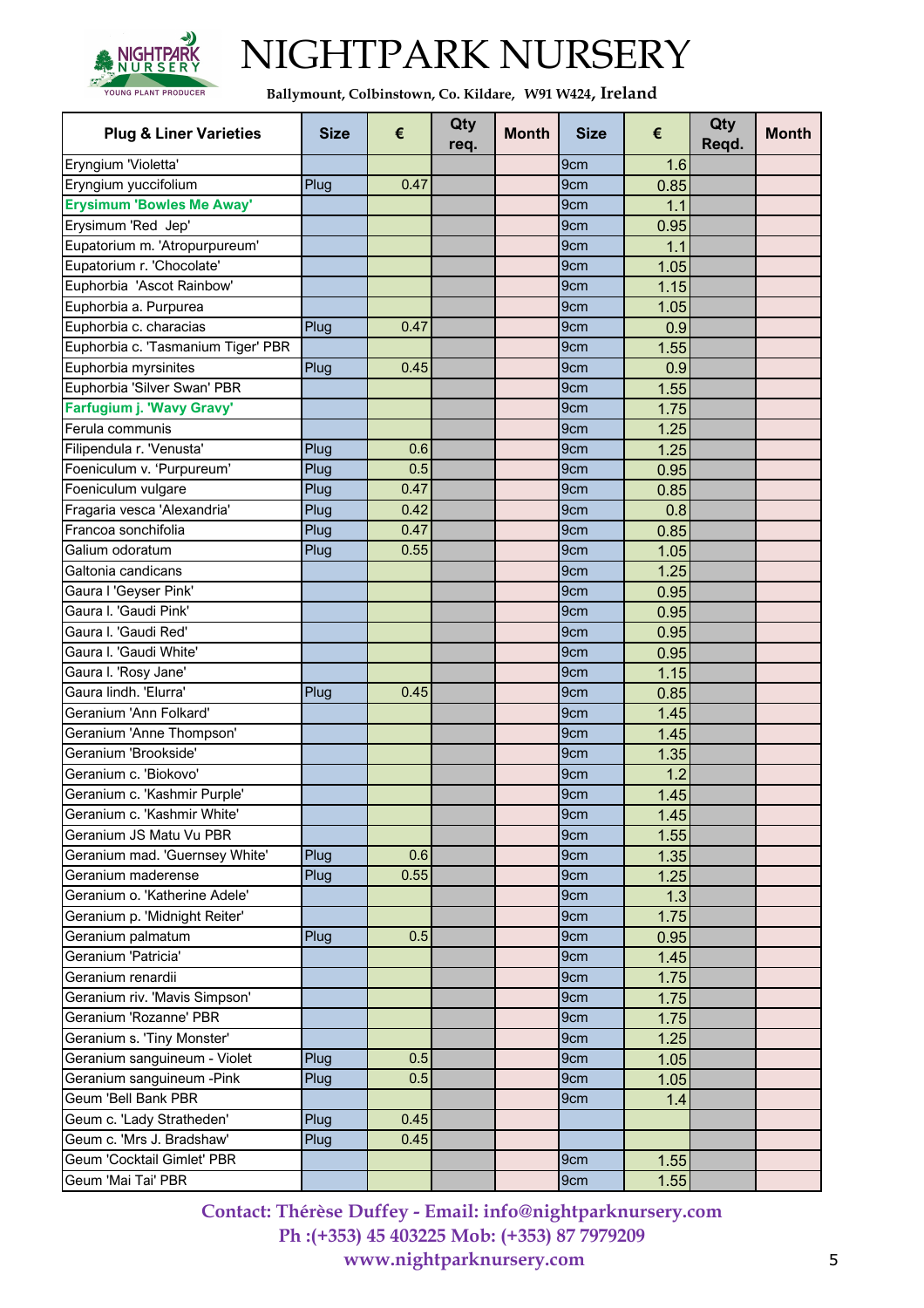

**Ballymount, Colbinstown, Co. Kildare, W91 W424, Ireland**

| <b>Plug &amp; Liner Varieties</b>                      | <b>Size</b> | €    | Qty<br>req. | <b>Month</b> | <b>Size</b>     | €            | Qty<br>Regd. | <b>Month</b> |
|--------------------------------------------------------|-------------|------|-------------|--------------|-----------------|--------------|--------------|--------------|
| Geum 'Scarlet Tempest'                                 |             |      |             |              | 9cm             | 1.55         |              |              |
| Geum 'Totally Tangerine' PBR                           |             |      |             |              | 9cm             | 1.75         |              |              |
| Geum x borisii                                         | Plug        | 0.45 |             |              | 9cm             | 0.85         |              |              |
| Helenium 'Helena Red Shades'                           | Plug        | 0.45 |             |              | 9 <sub>cm</sub> | 0.85         |              |              |
| Helenium 'Sahin's Early Flowerer'                      |             |      |             |              | 9 <sub>cm</sub> | 1.4          |              |              |
| Helianthus 'Lemon Queen'                               |             |      |             |              | 9 <sub>cm</sub> | 1.25         |              |              |
| <b>Heliopsis h. 'Fire Twister' PBR</b>                 |             |      |             |              | 9cm             | 1.75         |              |              |
| <b>Heliopsis h. 'Funky Spinner' PBR</b>                |             |      |             |              | 9cm             | 1.75         |              |              |
| Helleborus argutifolius                                | Plug        | 0.47 |             |              | 9 <sub>cm</sub> | 0.9          |              |              |
| Helleborus foetidus                                    | Plug        | 0.5  |             |              | 9 <sub>cm</sub> | 0.95         |              |              |
| Helleborus niger                                       |             |      |             |              | 9 <sub>cm</sub> | 1.15         |              |              |
| Helleborus o. 'Lady Series'                            | Plug        | 0.52 |             |              | 9 <sub>cm</sub> | 1.15         |              |              |
| Hesperis m. 'Alba'                                     | Plug        | 0.42 |             |              | 9 <sub>cm</sub> | 0.8          |              |              |
| Hesperis m. Violet                                     | Plug        | 0.42 |             |              | 9cm             | 0.8          |              |              |
| Heuchera 'Palace Purple'                               | Plug        | 0.42 |             |              | 9 <sub>cm</sub> | 0.8          |              |              |
| Heuchera 'Forever Purple' PBR                          |             |      |             |              | 9 <sub>cm</sub> | 1.6          |              |              |
| Heuchera 'Forever Red' PBR                             |             |      |             |              | 9 <sub>cm</sub> | 1.6          |              |              |
| Heuchera 'Marmalade' PBR                               |             |      |             |              | 9cm             | 1.6          |              |              |
| Heucherella 'Cracked Ice'                              |             |      |             |              | 9cm             | 1.55         |              |              |
| Heucherella 'Onyx' PBR                                 |             |      |             |              | 9cm             | 1.55         |              |              |
| Hosta 'August Moon'                                    |             |      |             |              | 9cm             | 1.25         |              |              |
| Hosta 'Big Daddy'                                      |             |      |             |              | 9 <sub>cm</sub> | 1.45         |              |              |
| Hosta 'Blue Mouse Ears'                                |             |      |             |              | 9 <sub>cm</sub> |              |              |              |
|                                                        |             |      |             |              | 9 <sub>cm</sub> | 1.25         |              |              |
| Hosta 'Bressingham Blue'<br><b>Hosta 'Devon Green'</b> |             |      |             |              | 9cm             | 1.25         |              |              |
| Hosta 'Empress Wu'                                     |             |      |             |              |                 | 1.6          |              |              |
| <b>Hosta 'Fragrant Bouquet'</b>                        |             |      |             |              | 9cm<br>9cm      | 2.2          |              |              |
| Hosta 'Francee'                                        |             |      |             |              | 9 <sub>cm</sub> | 1.25<br>1.25 |              |              |
| Hosta 'Guacamole'                                      |             |      |             |              | 9cm             |              |              |              |
| Hosta 'Patriot'                                        |             |      |             |              | 9cm             | 1.35<br>1.6  |              |              |
|                                                        |             |      |             |              | 9 <sub>cm</sub> |              |              |              |
| Hosta s. 'Elegans'<br>Hosta s. 'Frances Williams'      |             |      |             |              | 9 <sub>cm</sub> | 1.25         |              |              |
|                                                        |             |      |             |              |                 | 1.25         |              |              |
| Hosta 'Sum and Substance'                              |             |      |             |              | 9 <sub>cm</sub> | 1.75         |              |              |
| Hosta 'Wide Brim'                                      |             |      |             |              | 9cm             | 1.35         |              |              |
| Iberis s. 'Schneeflocke'                               | Plug        | 0.42 |             |              | 9cm             | 0.8          |              |              |
| Inula magnifica                                        | Plug        | 0.47 |             |              | 9cm             | 0.85         |              |              |
| Inula orientalis grandiflora                           | Plug        | 0.47 |             |              | 9cm             | 0.85         |              |              |
| Iris foetidissima                                      | Plug        | 0.6  |             |              | 9cm             | 1.2          |              |              |
| Iris hookeri                                           | Plug        | 0.5  |             |              | 9cm             | 0.9          |              |              |
| Iris orientalis                                        | Plug        | 0.5  |             |              | 9cm             | 0.9          |              |              |
| Iris pseudacorus                                       | Plug        | 0.45 |             |              | 9cm             | 0.85         |              |              |
| Iris s. 'Blue King'                                    |             |      |             |              | 9cm             | 1.15         |              |              |
| Iris s. 'Flight of Butterflies'                        |             |      |             |              | 9cm             | 1.15         |              |              |
| Iris s. 'Gull's Wing'                                  |             |      |             |              | 9cm             | 1.15         |              |              |
| Iris s. 'Ruffled Velvet'                               |             |      |             |              | 9cm             | 1.15         |              |              |
| Iris s. 'Shirley Pope'                                 |             |      |             |              | 9cm             | 1.15         |              |              |
| Iris s. 'Snow Queen'                                   |             |      |             |              | 9cm             | 1.15         |              |              |
| Iris s. 'Sparling Rose'                                |             |      |             |              | 9cm             | 1.15         |              |              |
| Kirengeshoma palmata                                   |             |      |             |              | 9 <sub>cm</sub> | 1.2          |              |              |
| Knautia m. 'Melton Pastels'                            | Plug        | 0.45 |             |              | 9cm             | 0.85         |              |              |
| Knautia macedonica                                     | Plug        | 0.45 |             |              | 9cm             | 0.85         |              |              |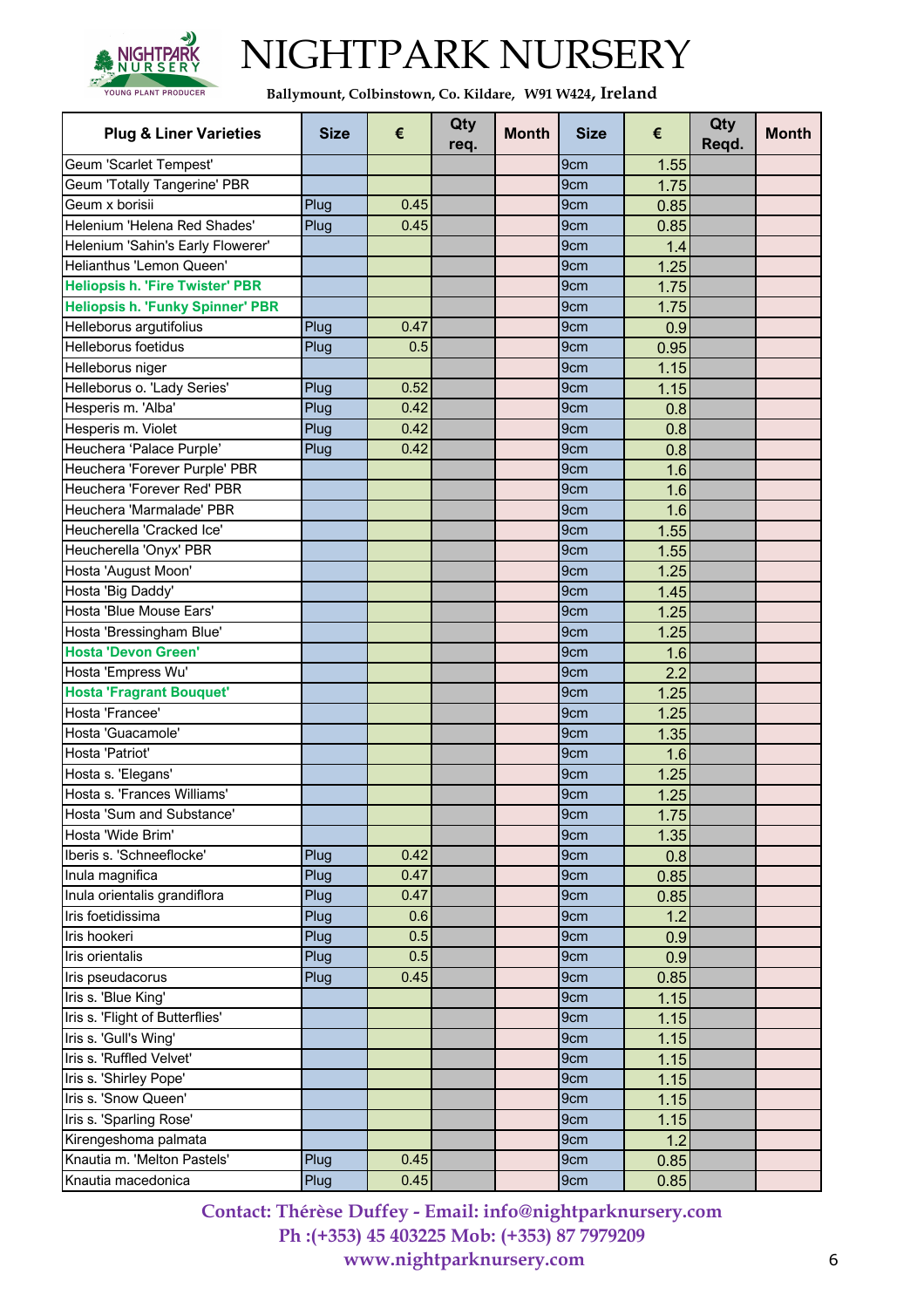

**Ballymount, Colbinstown, Co. Kildare, W91 W424, Ireland**

| <b>Plug &amp; Liner Varieties</b>       | <b>Size</b> | €    | Qty<br>req. | <b>Month</b> | <b>Size</b>     | €    | Qty<br>Regd. | <b>Month</b> |
|-----------------------------------------|-------------|------|-------------|--------------|-----------------|------|--------------|--------------|
| Kniphofia caulescens                    | Plug        | 0.5  |             |              | 9cm             | 0.9  |              |              |
| Kniphofia citrina                       | Plug        | 0.47 |             |              | 9cm             | 0.85 |              |              |
| Kniphofia 'Little Maid'                 |             |      |             |              | 9cm             | 1.45 |              |              |
| Kniphofia 'Mango Popsicle' PBR          |             |      |             |              | 9cm             | 1.65 |              |              |
| Kniphofia 'Nancy's Red'                 |             |      |             |              | 9 <sub>cm</sub> | 1.45 |              |              |
| Kniphofia 'Orange Vanilla Popsicle' PBR |             |      |             |              | 9cm             | 1.65 |              |              |
| Kniphofia rooperi                       | Plug        | 0.5  |             |              | 9cm             | 1.1  |              |              |
| Kniphofia u. 'Flamenco'                 | Plug        | 0.45 |             |              | 9cm             | 0.85 |              |              |
| Kniphofia u. 'Royal Castle'             | Plug        | 0.45 |             |              | 9 <sub>cm</sub> | 0.85 |              |              |
| Lamium m. 'Beacon Silver'               |             |      |             |              | 9cm             | 0.95 |              |              |
| Lamium m. 'Red Nancy'                   |             |      |             |              | 9cm             | 0.95 |              |              |
| Lamium m. 'White Nancy'                 |             |      |             |              | 9cm             | 0.95 |              |              |
| Lamium orvala                           |             |      |             |              | 9cm             | 1.25 |              |              |
| Lathyrus I. 'Pink Pearl'                | Plug        | 0.5  |             |              | 9cm             | 0.9  |              |              |
| Lathyrus I. 'Red Pearl'                 | Plug        | 0.5  |             |              | 9cm             | 0.9  |              |              |
| Lathyrus I. 'White Pearl'               | Plug        | 0.5  |             |              | 9cm             | 0.9  |              |              |
| Lavandula 'Hidcote'                     | Plug        | 0.45 |             |              | 9cm             | 0.9  |              |              |
| Lavandula vera                          |             |      |             |              | 9cm             | 0.95 |              |              |
| Leucanthemum 'Wirral Supreme'           |             |      |             |              | 9cm             | 1.25 |              |              |
| Liatris s. 'Floristan Violet'           | Plug        | 0.45 |             |              | 9 <sub>cm</sub> | 0.85 |              |              |
| Liatris s. 'Floristan White'            | Plug        | 0.45 |             |              | 9cm             | 0.85 |              |              |
| Liatris spicata 'Kobold'                | Plug        | 0.45 |             |              | 9 <sub>cm</sub> | 0.85 |              |              |
| Libertia chil. grandiflora              | Plug        | 0.52 |             |              | 9cm             | 0.95 |              |              |
| Libertia chil. procera                  | Plug        | 0.52 |             |              | 9cm             | 0.95 |              |              |
| Ligularia d. 'Othello'                  |             |      |             |              | 9cm             | 1.25 |              |              |
| Ligularia przewalskii                   | Plug        | 0.45 |             |              | 9cm             | 0.85 |              |              |
| Ligularia s. 'The Rocket'               |             |      |             |              | 9cm             | 1.5  |              |              |
| Ligusticum lucidum                      | Plug        | 0.47 |             |              | 9cm             | 0.9  |              |              |
| Ligusticum scoticum                     | Plug        | 0.5  |             |              | 9cm             | 0.9  |              |              |
| Lobelia f. 'Queen Victoria'             | Plug        | 0.45 |             |              | 9 <sub>cm</sub> | 0.85 |              |              |
| Lobelia siphilitica                     | Plug        | 0.47 |             |              | 9cm             | 0.85 |              |              |
| Lobelia tupa                            | Plug        | 0.5  |             |              | 9cm             | 1.1  |              |              |
| Lupinus 'Gallery Blue'                  | Plug        | 0.45 |             |              | 9 <sub>cm</sub> | 0.85 |              |              |
| Lupinus 'Gallery Red'                   | Plug        | 0.45 |             |              | 9cm             | 0.85 |              |              |
| Lupinus 'Gallery White'                 | Plug        | 0.45 |             |              | 9cm             | 0.85 |              |              |
| Lupinus 'Gallery Yellow'                | Plug        | 0.45 |             |              | 9cm             | 0.85 |              |              |
| Lychnis c. 'Gardeners World'            |             |      |             |              | 9cm             | 1.5  |              |              |
| Lychnis coronaria alba                  | Plug        | 0.42 |             |              | 9cm             | 0.8  |              |              |
| Lychnis flos-cucili 'White Robin'       | Plug        | 0.45 |             |              | 9cm             | 0.85 |              |              |
| Lychnis v. 'Splendens'                  | Plug        | 0.42 |             |              | 9cm             | 0.8  |              |              |
| Lysimachia a. 'Beaujolais'              | Plug        | 0.47 |             |              | 9cm             | 0.9  |              |              |
| Lysimachia clethroides                  |             |      |             |              | 9cm             | 1.1  |              |              |
| Lythrum s. 'Blush'                      |             |      |             |              | 9cm             | 1.05 |              |              |
| Lythrum s. 'Robert'                     |             |      |             |              | 9cm             | 1.05 |              |              |
| Lythrum v. 'Dropmore Purple'            |             |      |             |              | 9cm             | 1.05 |              |              |
| Lythrum. s. 'Robin'                     |             |      |             |              | 9cm             | 1.05 |              |              |
| Macleaya microcarpa (Cordata)           | Plug        | 0.5  |             |              | 9cm             | 0.9  |              |              |
| Malva s. 'Primley Blue'                 |             |      |             |              | 9cm             | 0.95 |              |              |
| Mathiasella b. 'Green Dream'            |             |      |             |              | 9cm             | 1.75 |              |              |
| Melanoselinum decipens                  | Plug        | 0.5  |             |              | 9cm             | 0.95 |              |              |
| Monarda 'Beauty of Cobham'              |             |      |             |              | 9cm             | 1.05 |              |              |
|                                         |             |      |             |              |                 |      |              |              |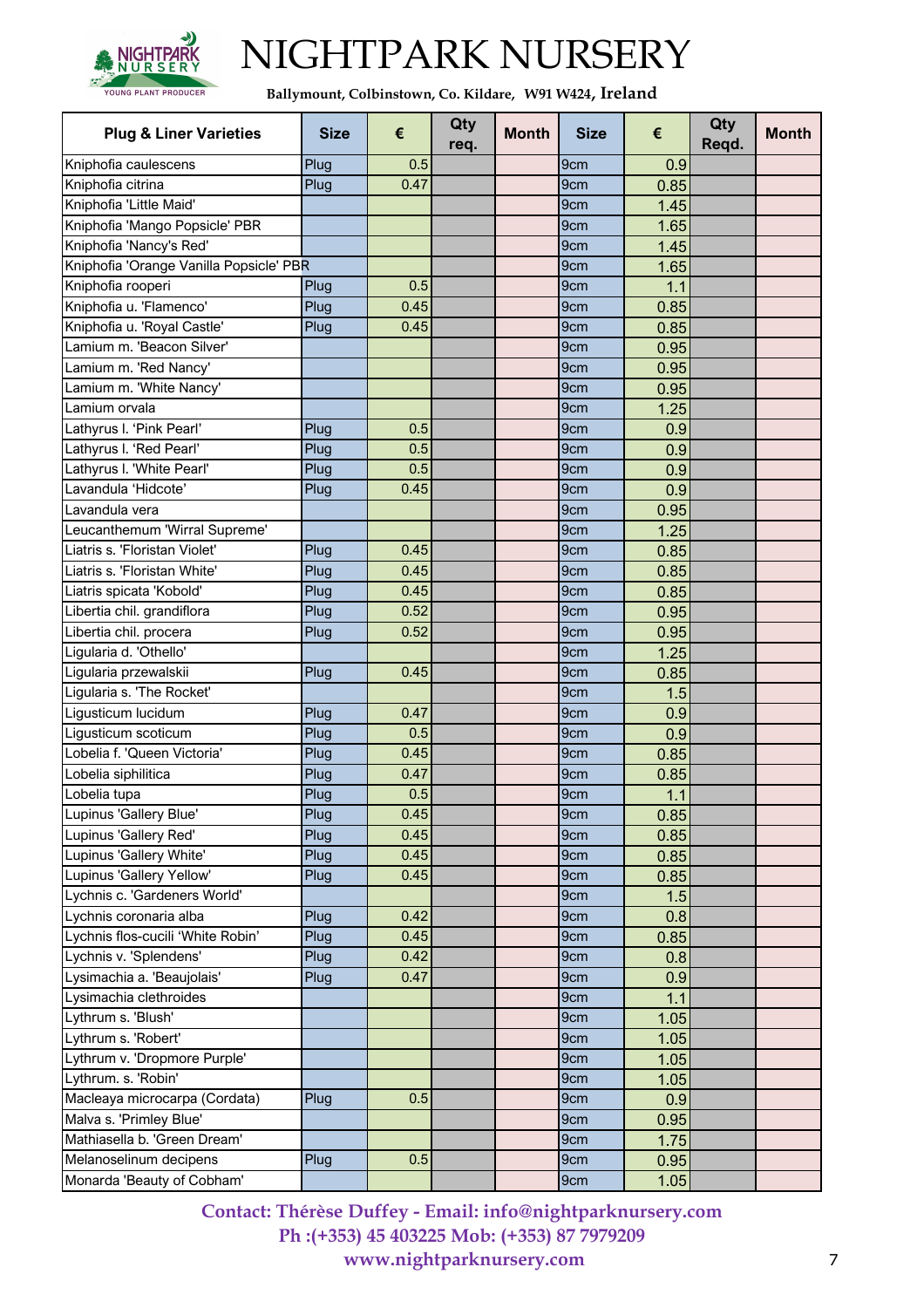

**Ballymount, Colbinstown, Co. Kildare, W91 W424, Ireland**

| <b>Plug &amp; Liner Varieties</b>            | <b>Size</b> | €    | Qty<br>req. | <b>Month</b> | <b>Size</b>     | €    | Qty<br>Regd. | <b>Month</b> |
|----------------------------------------------|-------------|------|-------------|--------------|-----------------|------|--------------|--------------|
| Monarda 'Gardenview Scarlet'                 |             |      |             |              | 9cm             | 1.05 |              |              |
| Monarda 'Jacob Cline'                        |             |      |             |              | 9cm             | 1.05 |              |              |
| Monarda 'Marshall's Delight'                 |             |      |             |              | 9cm             | 1.05 |              |              |
| Monarda 'Praerienacht'                       |             |      |             |              | 9cm             | 1.05 |              |              |
| Mukdenia r. 'Karasuba'                       |             |      |             |              | 9cm             | 1.45 |              |              |
| Mukgenia 'Nova Flame' PBR                    |             |      |             |              | 9 <sub>cm</sub> | 1.75 |              |              |
| Myrrhis odoratus                             | Plug        | 0.5  |             |              | 9cm             | 1.05 |              |              |
| Nepeta f. 'Purrsian Blue'                    |             |      |             |              | 9cm             | 1.05 |              |              |
| Nepeta f. 'Six Hills Giant'                  |             |      |             |              | 9cm             | 0.9  |              |              |
| Nepeta f. 'Walkers Low'                      |             |      |             |              | 9 <sub>cm</sub> | 0.9  |              |              |
| Nerine b. 'Vesta'                            |             |      |             |              | 9 <sub>cm</sub> | 1.25 |              |              |
| Nerine bowdenii                              |             |      |             |              | 9cm             | 1.25 |              |              |
| Nerine bowdenii alba                         |             |      |             |              | 9cm             | 1.25 |              |              |
| Nerine bowdenii 'Isabel'                     |             |      |             |              | 9cm             | 1.5  |              |              |
| Omphalodes 'Cherry Ingram'                   |             |      |             |              | 9cm             | 1.5  |              |              |
| Omphalodes verna                             |             |      |             |              | 9cm             | 1.2  |              |              |
| Omphalodes verna 'Alba'                      |             |      |             |              | 9 <sub>cm</sub> | 1.2  |              |              |
| Onopordum acanthium                          | Plug        | 0.5  |             |              | 9cm             | 0.9  |              |              |
| Origanum 'Rosenkuppel'                       |             |      |             |              | 9cm             | 1.05 |              |              |
| Orthrosanthus laxus ('Libertia caerulea Plug |             | 0.5  |             |              | 9cm             | 0.95 |              |              |
| Pachyphragma macrophylla                     | Plug        | 0.5  |             |              |                 | 0.95 |              |              |
| Pachysandra t. Green Carpet'                 |             |      |             |              | 9cm             | 0.95 |              |              |
| Parthenocissus tricuspidata                  | Plug        | 0.5  |             |              |                 |      |              |              |
| Patrinia aff. punctiflora                    | Plug        | 0.47 |             |              | 9cm             | 0.85 |              |              |
| Patrinia scabiosifolia                       | Plug        | 0.47 |             |              | 9cm             | 0.85 |              |              |
| Penstemon 'Rich Ruby'                        |             |      |             |              | 9cm             | 1.05 |              |              |
| Penstemon 'Rubicunda'                        |             |      |             |              | 9cm             | 1.05 |              |              |
| Penstemon 'Sour Grapes'                      |             |      |             |              | 9 <sub>cm</sub> | 1.05 |              |              |
| Penstemon 'White Bedder'                     |             |      |             |              | 9 <sub>cm</sub> | 1.05 |              |              |
| Perovskia a. ' Little Spire' PBR             |             |      |             |              | 9cm             | 1.2  |              |              |
| Perovskia a. 'Blue Spire'                    |             |      |             |              | 9cm             | 1.05 |              |              |
| Perovskia a. 'Blue Steel'                    |             |      |             |              | 9cm             | 1.05 |              |              |
| Persicaria a. 'Orange Field' PBR             |             |      |             |              | 9cm             | 1.65 |              |              |
| Persicaria aff. 'Darjeeling Red'             |             |      |             |              | 9cm             | 1.05 |              |              |
| Persicaria aff. 'Superba'                    |             |      |             |              | 9cm             | 1.05 |              |              |
| Persicaria amp. Speciosa (Fire Tail)         |             |      |             |              | 9cm             | 1.5  |              |              |
| Persicaria b. 'Superba'                      |             |      |             |              | 9cm             | 1.4  |              |              |
| Persicaria 'Fat Domino' PBR                  |             |      |             |              | 9cm             | 1.65 |              |              |
| Phlomis russeliana                           | Plug        | 0.5  |             |              | 9cm             | 0.9  |              |              |
| Phlox d. 'Chattahoochee'                     |             |      |             |              | 9cm             | 1.05 |              |              |
| Phlox d. 'Clouds of Perfume'                 |             |      |             |              | 9cm             | 1.05 |              |              |
| Phlox d. 'White Perfume'                     |             |      |             |              | 9cm             | 1.05 |              |              |
| Phormium t. 'Purpureum'                      | Plug        | 0.5  |             |              | 9cm             | 1.1  |              |              |
| Phormium tenax                               | Plug        | 0.47 |             |              | 9cm             | 0.95 |              |              |
| Physostegia v. alba                          | Plug        | 0.45 |             |              | 9cm             | 0.85 |              |              |
| Potentilla n. ' Miss Willmott'               | Plug        | 0.45 |             |              | 9cm             | 0.85 |              |              |
| Potentilla n. 'Ron Mc Beath'                 | Plug        | 0.45 |             |              |                 | 0.85 |              |              |
| Potentilla t. 'Monarch's Velvet'             | Plug        | 0.47 |             |              | 9cm             | 0.85 |              |              |
| Primula beesiana                             | Plug        | 0.47 |             |              | 9cm             | 0.85 |              |              |
| Primula bulleyana                            | Plug        | 0.47 |             |              | 9cm             | 0.85 |              |              |
| Primula capitata                             | Plug        | 0.42 |             |              | 9cm             | 0.8  |              |              |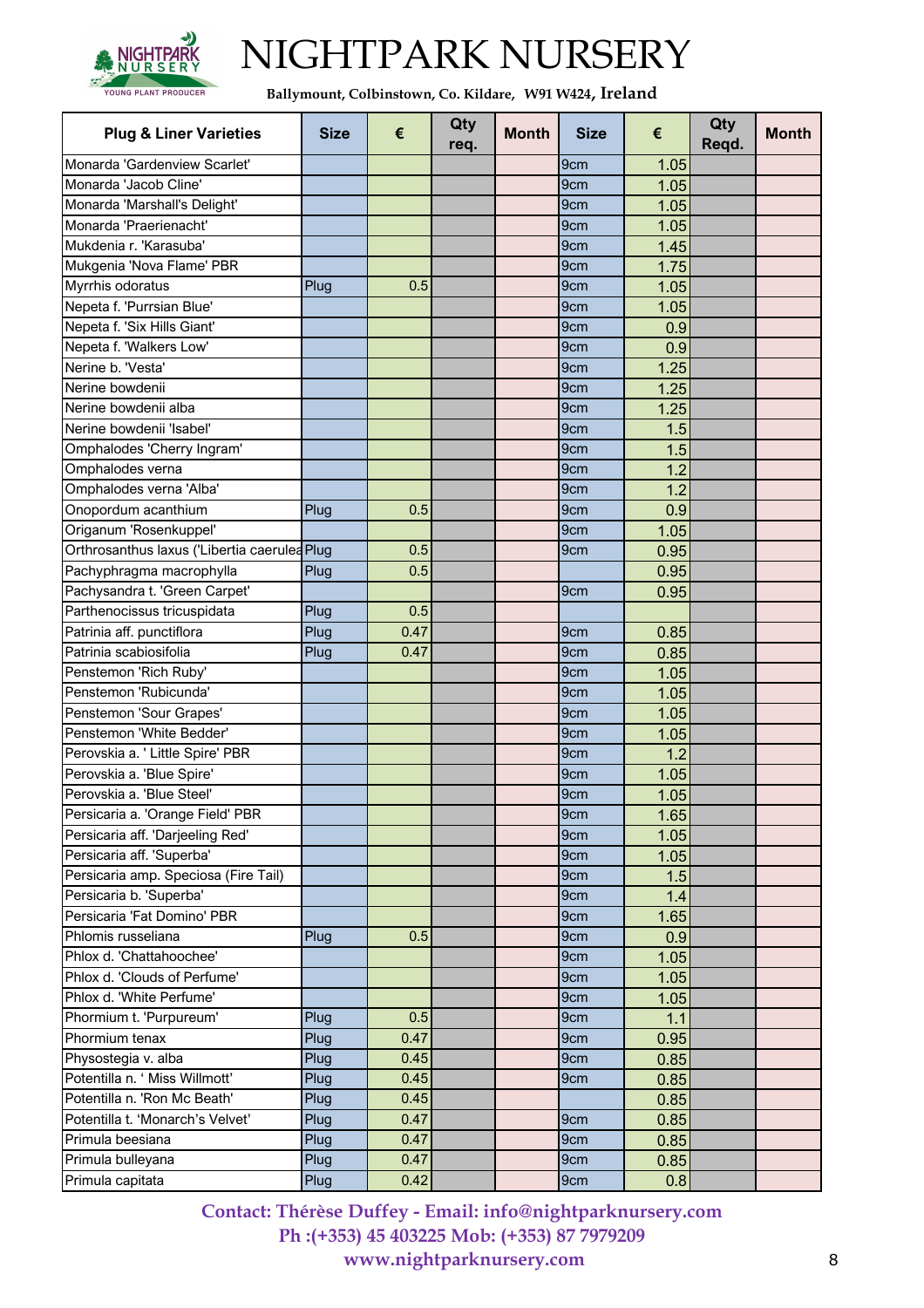

**Ballymount, Colbinstown, Co. Kildare, W91 W424, Ireland**

| <b>Plug &amp; Liner Varieties</b>                     | <b>Size</b> | €    | Qty<br>req. | <b>Month</b> | <b>Size</b>            | €            | Qty<br>Reqd. | <b>Month</b> |
|-------------------------------------------------------|-------------|------|-------------|--------------|------------------------|--------------|--------------|--------------|
| Primula denticulata                                   | Plug        | 0.42 |             |              | 9cm                    | 0.8          |              |              |
| Primula denticulata alba                              | Plug        | 0.42 |             |              | 9cm                    | 0.8          |              |              |
| Primula denticulata Rubin                             | Plug        | 0.42 |             |              | 9cm                    | 0.8          |              |              |
| Primula elatior                                       | Plug        | 0.47 |             |              | 9cm                    | 0.85         |              |              |
| Primula florindae                                     | Plug        | 0.47 |             |              | 9cm                    | 0.85         |              |              |
| Primula j. 'Millers Crimson'                          | Plug        | 0.47 |             |              | 9 <sub>cm</sub>        | 0.85         |              |              |
| Primula j. 'Appleblossom'                             | plug        | 0.47 |             |              | 9cm                    | 0.85         |              |              |
| Primula j. 'Postford White'                           | Plug        | 0.47 |             |              | 9cm                    | 0.85         |              |              |
| Primula pubescens                                     | Plug        | 0.45 |             |              | 9 <sub>cm</sub>        | 0.85         |              |              |
| Primula pulverulenta                                  | Plug        | 0.47 |             |              | 9 <sub>cm</sub>        | 0.85         |              |              |
| Primula veris (Cowslip)                               | Plug        | 0.47 |             |              | 9 <sub>cm</sub>        | 0.85         |              |              |
| Primula vialii                                        | Plug        | 0.47 |             |              | 9 <sub>cm</sub>        | 0.95         |              |              |
| Primula vulgaris (Primrose)                           | Plug        | 0.47 |             |              | 9 <sub>cm</sub>        | 0.85         |              |              |
| Pulmonaria I. 'Diana Clare'                           |             |      |             |              | 9cm                    | 1.5          |              |              |
| Pulmonaria 'Raspberry Splash'                         |             |      |             |              | 9cm                    | 1.6          |              |              |
| Pulsatilla v. Alba                                    | Plug        | 0.5  |             |              | 9cm                    | 0.9          |              |              |
| Pulsatilla v. 'Blaue Glocke'                          | Plug        | 0.5  |             |              | 9 <sub>cm</sub>        | 0.9          |              |              |
| Pulsatilla v. 'Rote Glocke'                           | Plug        | 0.5  |             |              | 9cm                    | 0.9          |              |              |
| Rehmannia elata                                       | Plug        | 0.47 |             |              | 9cm                    | 0.85         |              |              |
| Rheum palmatum 'Tanguiticum'                          | Plug        | 0.5  |             |              | 9 <sub>cm</sub>        | 0.9          |              |              |
| Rheum rhabarbum 'Victoria'                            | Plug        | 0.47 |             |              | 9cm                    | 0.85         |              |              |
| Rubeckia 'Henry Eilers'                               |             |      |             |              | 9cm                    | 1.6          |              |              |
| Rudbeckia f. 'Goldsturm'                              |             | 0.45 |             |              |                        |              |              |              |
| Rudbeckia f. deamii                                   | Plug        | 0.47 |             |              | 9cm<br>9 <sub>cm</sub> | 0.85         |              |              |
| Rudbeckia maxima                                      | Plug        | 0.47 |             |              | 9 <sub>cm</sub>        | 0.85         |              |              |
| Rudbeckia n. 'Herbstsonne'                            | Plug        |      |             |              |                        | 0.85         |              |              |
| Salvia 'Amistad' PBR                                  |             |      |             |              | 9cm<br>9cm             | 1.15<br>1.25 |              |              |
| Salvia argentea                                       | Plug        | 0.45 |             |              | 9 <sub>cm</sub>        | 0.85         |              |              |
| Salvia 'Black & Bloom'                                |             |      |             |              | 9cm                    | 1.1          |              |              |
| Salvia m. 'Hot Lips'                                  |             |      |             |              | 9cm                    | 1.1          |              |              |
| Salvia m. 'Makris'                                    |             |      |             |              | 9 <sub>cm</sub>        | 1.2          |              |              |
| Salvia 'Mystic Spires'                                |             |      |             |              | 9cm                    | 1.1          |              |              |
| Salvia n. 'Caradonna'                                 |             |      |             |              |                        |              |              |              |
| Salvia n. 'Ostfriesland'                              |             |      |             |              | 9cm<br>9cm             | 0.951        |              |              |
|                                                       |             |      |             |              |                        | 0.95         |              |              |
| Salvia patens Dark Blue                               | Plug        | 0.45 |             |              | 9cm                    | 0.95         |              |              |
| Salvia 'Royal Bumble'<br>Salvia s. 'Mainacht'         |             |      |             |              | 9cm                    | 1.1          |              |              |
|                                                       |             |      |             |              | 9cm                    | 1.05         |              |              |
| Sanguisorba o. 'Pink Tanna'<br>Sanguisorba o. 'Tanna' |             |      |             |              | 9 <sub>cm</sub>        | 1.4          |              |              |
|                                                       |             |      |             |              | 9cm                    | 1.25         |              |              |
| Sanguisorba 'Proud Mary' PBR                          |             |      |             |              | 9cm                    | 1.75         |              |              |
| Sanguisorba t. 'Korean Snow'                          |             |      |             |              | 9cm                    | 1.85         |              |              |
| Saxifraga s. 'Kinki Purple'                           | Plug        | 0.5  |             |              | 9 <sub>cm</sub>        | 0.95         |              |              |
| Scabiosa c. 'Butterfly Blue'                          |             |      |             |              | 9cm                    | 0.95         |              |              |
| Scabiosa c. 'Pink Mist'                               |             |      |             |              | 9 <sub>cm</sub>        | 0.95         |              |              |
| Schizostylis c. 'Alba'                                |             |      |             |              | 9cm                    | 1.5          |              |              |
| Schizostylis c. 'Major'                               |             |      |             |              | 9cm                    | 1.5          |              |              |
| Schizostylis c. 'Mrs Hegarty'                         |             |      |             |              | 9cm                    | 1.5          |              |              |
| Sedum 'Purple Emperor'                                |             |      |             |              | 9cm                    | 1.1          |              |              |
| Sedum s. 'Brilliant'                                  |             |      |             |              | 9cm                    | 1.05         |              |              |
| Sedum t. 'Herbstfreude'                               |             |      |             |              | 9cm                    | 1.05         |              |              |
| Selinum wallichianum                                  | Plug        | 0.5  |             |              | 9cm                    | 0.95         |              |              |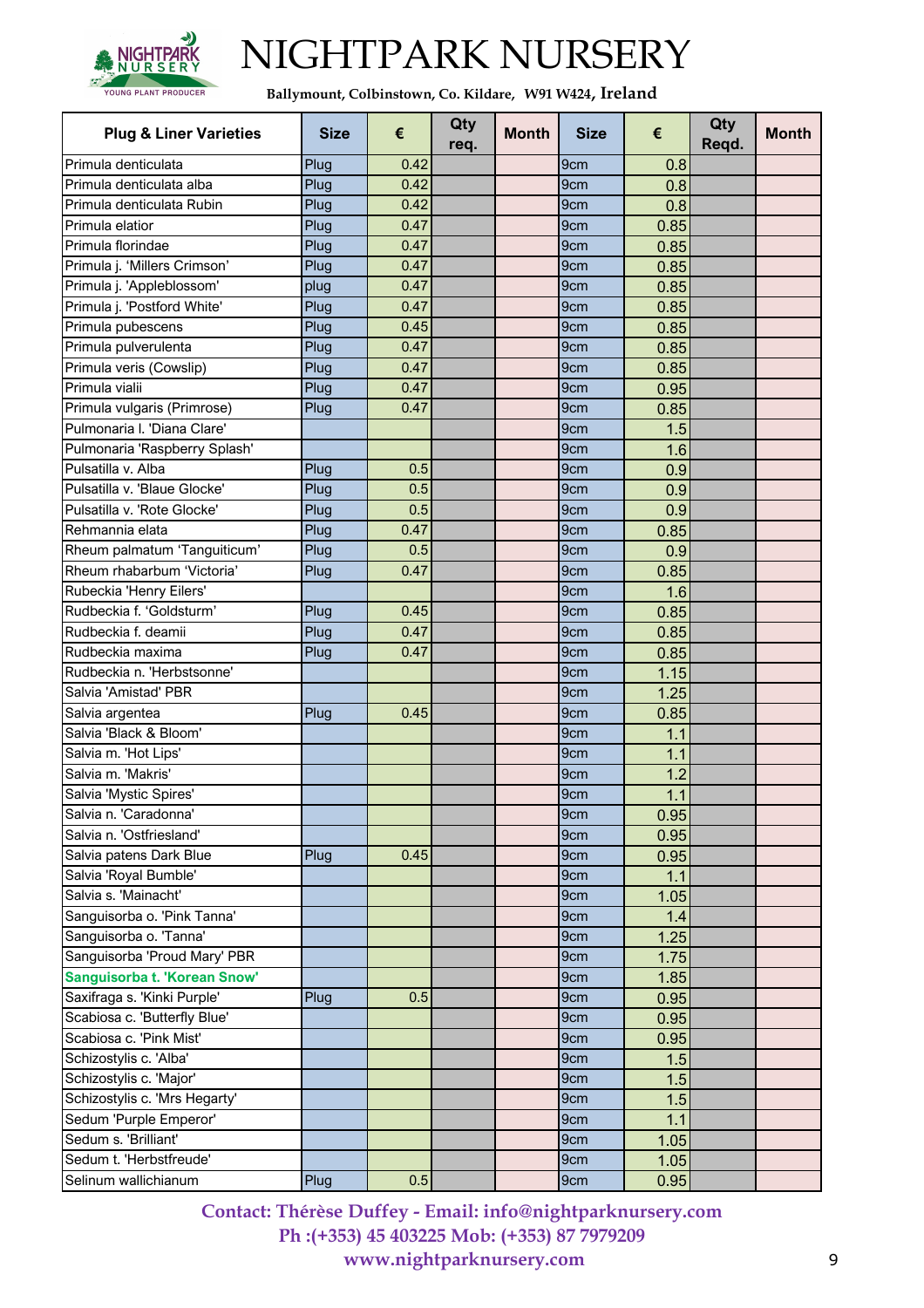

**Ballymount, Colbinstown, Co. Kildare, W91 W424, Ireland**

| <b>Plug &amp; Liner Varieties</b>         | <b>Size</b> | €    | Qty<br>req. | <b>Month</b> | <b>Size</b>            | €          | Qty<br>Regd. | <b>Month</b> |
|-------------------------------------------|-------------|------|-------------|--------------|------------------------|------------|--------------|--------------|
| Senecio 'Angel Wings' PBR                 |             |      |             |              | 9cm                    | 1.75       |              |              |
| Sisyrinchium striatum                     | Plug        | 0.47 |             |              | 9 <sub>cm</sub>        | 0.85       |              |              |
| Stachys byzantina                         | Plug        | 0.42 |             |              | 9cm                    | 0.8        |              |              |
| <b>Stachys m. 'Hummelo'</b>               |             |      |             |              | 9cm                    | 1.2        |              |              |
| Thalictrum 'Black Stockings' PBR          |             |      |             |              | 9 <sub>cm</sub>        | 1.65       |              |              |
| Thalictrum d. 'Album'                     |             |      |             |              | 9 <sub>cm</sub>        | 1.5        |              |              |
| Thalictrum d. 'Hewitts Double'            |             |      |             |              | 9cm                    | 1.5        |              |              |
| Thalictrum d. 'Splendide'                 |             |      |             |              | 9cm                    | 1.6        |              |              |
| Thalictrum d. 'Splendide White' PBR       |             |      |             |              | 9 <sub>cm</sub>        | 1.75       |              |              |
| Thalictrum delavayi                       | Plug        | 0.5  |             |              | 9 <sub>cm</sub>        | 0.95       |              |              |
| Thalictrum 'Elin'                         |             |      |             |              | 9cm                    | 1.5        |              |              |
| Thalictrum 'Nimbus Pink'                  |             |      |             |              | 9 <sub>cm</sub>        | 1.6        |              |              |
| Thalictrum 'Nimbus White'                 |             |      |             |              | 9 <sub>cm</sub>        | 1.6        |              |              |
| Thymus p. 'Red Carpet'                    |             |      |             |              | 9cm                    | 0.95       |              |              |
| Tricyrtis f. 'Purple Beauty'              |             |      |             |              | 9cm                    | 1.15       |              |              |
| Trifolium rubens                          | Plug        | 0.45 |             |              | 9 <sub>cm</sub>        | 0.8        |              |              |
| Trollius c. 'Golden Queen'                | Plug        | 0.5  |             |              | 9cm                    | 0.9        |              |              |
| Tulbaghia violacea                        |             |      |             |              | 9cm                    | 1.15       |              |              |
| Valeriana officinalis                     | Plug        | 0.45 |             |              | 9cm                    | 0.85       |              |              |
| Verbascum c. album                        | Plug        | 0.47 |             |              | 9 <sub>cm</sub>        | 0.85       |              |              |
| Verbascum 'Chantilly' PBR                 |             |      |             |              | 9cm                    | 1.65       |              |              |
| Verbascum p. 'Violetta'                   | Plug        | 0.47 |             |              | 9cm                    | 0.85       |              |              |
| Verbascum phoenicum mixed                 | Plug        | 0.42 |             |              | 9 <sub>cm</sub>        | 0.8        |              |              |
| Verbena bon. 'Lollipop'                   |             |      |             |              | 9cm                    | 1.15       |              |              |
| Verbena bonariensis                       | Plug        | 0.42 |             |              | 9cm                    | 0.8        |              |              |
| Verbena hastata                           | Plug        | 0.47 |             |              |                        |            |              |              |
| Verbena hastata alba                      | Plug        | 0.47 |             |              |                        |            |              |              |
| Verbena hastata rosea                     | Plug        | 0.47 |             |              |                        |            |              |              |
| Verbena o. 'Bampton'                      | Plug        | 0.47 |             |              | 9cm                    | 0.85       |              |              |
| Verbena rigida                            | Plug        | 0.45 |             |              | 9cm                    | 0.85       |              |              |
| Veronica gentianoides                     | Plug        | 0.42 |             |              | 9cm                    | 0.8        |              |              |
| Veronica s. 'Nana Blue Carpet'            | Plug        | 0.42 |             |              | 9cm                    | 0.8        |              |              |
| Veronicastrum v. 'Album'                  |             |      |             |              | 9 <sub>cm</sub>        | 1.5        |              |              |
| Veronicastrum v. 'Erika'                  |             |      |             |              | 9cm                    | 1.5        |              |              |
| Veronicastrum v. 'Fascination'            |             |      |             |              | 9cm                    | 1.5        |              |              |
| Veronicastrum v. 'Lavendelturm'           |             |      |             |              | 9cm                    | 1.5        |              |              |
| Veronicastrum v. 'Pink Glow'              |             |      |             |              | 9cm                    | 1.5        |              |              |
| Vinca minor                               | Plug        | 0.5  |             |              | 9 <sub>cm</sub>        | 0.9        |              |              |
| Vinca minor 'Alba'                        | Plug        | 0.5  |             |              | 9cm                    | 0.9        |              |              |
| Vinca minor 'Atropurpurea'                | Plug        | 0.5  |             |              | 9cm                    | 0.9        |              |              |
| Vinca minor 'Gertrude Jekyll'             |             |      |             |              | 9cm                    | 1.05       |              |              |
| Waldsteinia ternata                       |             |      |             |              | 9cm                    | 1.05       |              |              |
|                                           |             | 0.55 |             |              |                        |            |              |              |
| Watsonia p. Apricot<br>Watsonia pillansii | Plug        | 0.55 |             |              | 9 <sub>cm</sub><br>9cm | 1.1<br>1.1 |              |              |
| Yucca f. 'Colour Guard'                   | Plug        |      |             |              | 9cm                    | 1.75       |              |              |
|                                           |             | 0.5  |             |              |                        |            |              |              |
| Zantedeschia aethiopica                   | Plug        |      |             |              | 9cm                    | 0.95       |              |              |
|                                           |             |      |             |              |                        |            |              |              |
|                                           |             |      |             |              |                        |            |              |              |
| Ferns - 9cm only                          |             |      |             |              |                        |            |              |              |
| Adiantum p. 'Imbricatum'                  |             |      |             |              | 9cm                    | 1.25       |              |              |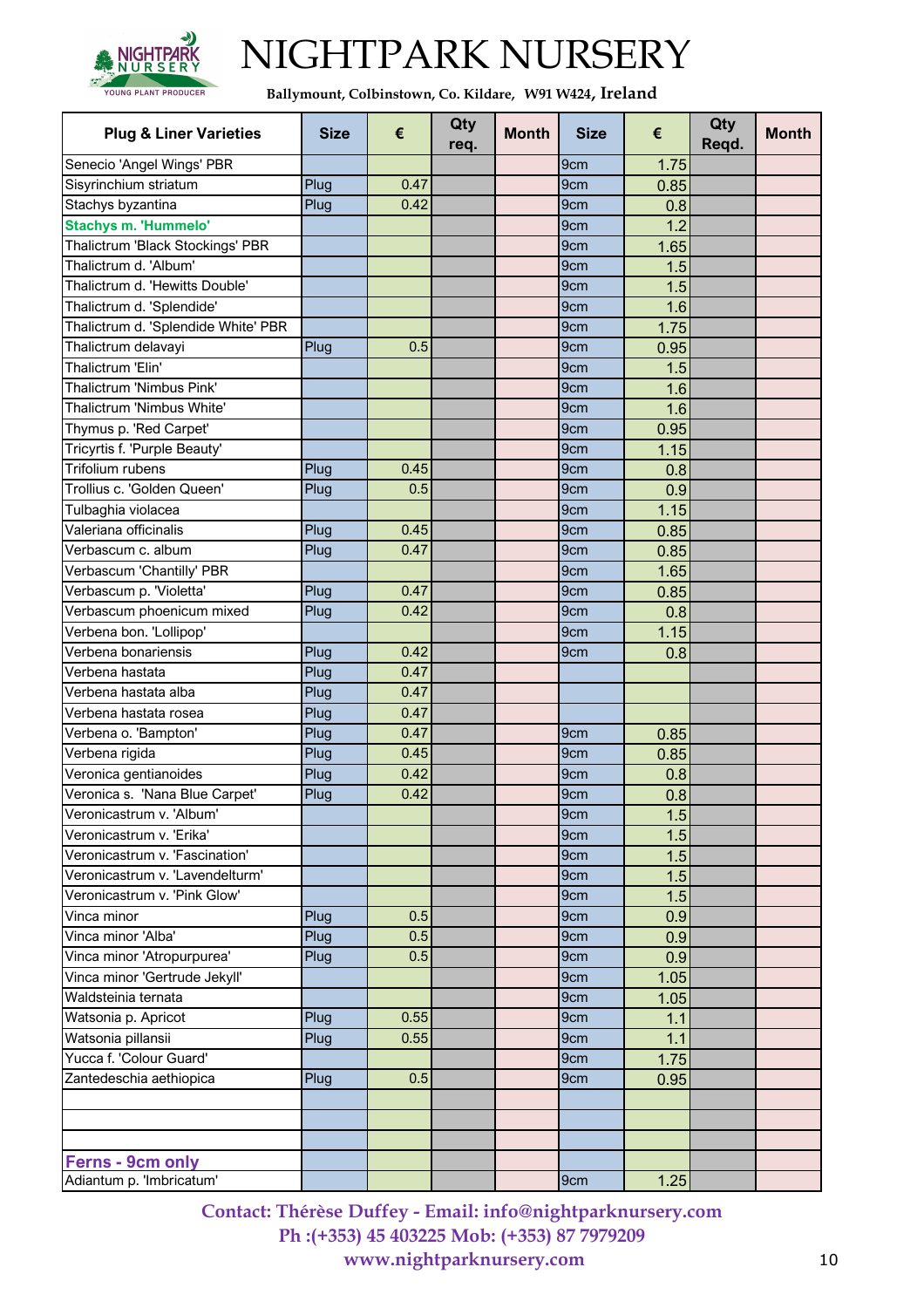

**Ballymount, Colbinstown, Co. Kildare, W91 W424, Ireland**

| <b>Plug &amp; Liner Varieties</b>               | <b>Size</b> | €    | Qty<br>req. | <b>Month</b> | <b>Size</b>     | €            | Qty<br>Reqd. | <b>Month</b> |
|-------------------------------------------------|-------------|------|-------------|--------------|-----------------|--------------|--------------|--------------|
| Adiantum venustum                               |             |      |             |              | 9cm             | 1.25         |              |              |
| Asplenium scol. 'Angustatum'                    |             |      |             |              | 9cm             | 1.15         |              |              |
| Asplenium scol. 'Cristatum'                     |             |      |             |              | 9cm             | 1.15         |              |              |
| Asplenium scolopendrium                         |             |      |             |              | 9cm             | 1.15         |              |              |
| Asplenium trichomanes                           |             |      |             |              | 9 <sub>cm</sub> | 1.25         |              |              |
| Athyrium f.f. 'Frizelliae'                      |             |      |             |              | 9cm             | 1.1          |              |              |
| Athyrium f.f. 'Victoriae'                       |             |      |             |              | 9cm             | 1.1          |              |              |
| Athyrium filix-femina                           |             |      |             |              | 9cm             | 1.1          |              |              |
| <b>Athyrium n. 'Burgundy Lace'</b>              |             |      |             |              | 9cm             | 1.25         |              |              |
| Athyrium n. 'Ghost'                             |             |      |             |              | 9cm             | 1.6          |              |              |
| Athyrium n. 'Pictum'                            |             |      |             |              | 9cm             | 1.1          |              |              |
| Athyrium n. 'Red Beauty'                        |             |      |             |              | 9cm             | 1.1          |              |              |
| Athyrium o. 'Okanum'                            |             |      |             |              | 9cm             | 1.1          |              |              |
| Blechnum penna-marina                           |             |      |             |              | 9cm             | 1.25         |              |              |
| Blechnum spicant                                |             |      |             |              | 9cm             | 1.25         |              |              |
| Cheilanthes lanosa                              |             |      |             |              | 9cm             | 1.1          |              |              |
| Cyrtomium fortunei                              |             |      |             |              | 9cm             | 1.1          |              |              |
| Dicksonia antarctica                            |             |      |             |              | 9cm             | 1.25         |              |              |
| Dryopteris a. 'Crispa Congesta'                 |             |      |             |              | 9cm             | 1.1          |              |              |
| Dryopteris a. 'Cristata The King'               |             |      |             |              | 9cm             | 1.1          |              |              |
| Dryopteris aff. 'Pinderi'                       |             |      |             |              | 9cm             | 1.1          |              |              |
| Dryopteris affinis                              |             |      |             |              | 9 <sub>cm</sub> | 1.1          |              |              |
| Dryopteris atrata                               |             |      |             |              | 9cm             | 1.1          |              |              |
| Dryopteris aus. 'Cr. 'Whiteside'                |             |      |             |              | 9cm             | 1.1          |              |              |
| Dryopteris erythrosora                          |             |      |             |              | 9cm             | 1.1          |              |              |
| Dryopteris filix-mas                            |             |      |             |              | 9cm             | 1.1          |              |              |
| Dryopteris goldiana                             |             |      |             |              | 9 <sub>cm</sub> | 1.1          |              |              |
| Dryopteris sieboldii                            |             |      |             |              | 9cm             | 1.1          |              |              |
| Dryopteris stewartii                            |             |      |             |              | 9cm             | 1.1          |              |              |
| Dryopteris wallichiana                          |             |      |             |              | 9cm             | 1.1          |              |              |
| <b>Dryopteris wall. 'Jurassic Gold'</b>         |             |      |             |              | 9cm             | 1.3          |              |              |
| Matteuccia orientalis                           |             |      |             |              | 9cm             | 1.1          |              |              |
|                                                 |             |      |             |              | 9cm             |              |              |              |
| Matteuccia struthiopteris<br>Onoclea sensibilis |             |      |             |              | 9cm             | 1.1          |              |              |
| Osmunda r. 'Purpurascens'                       |             |      |             |              | 9cm             | 1.15         |              |              |
| Osmunda regalis                                 |             |      |             |              | 9cm             | 1.15<br>1.15 |              |              |
|                                                 |             |      |             |              |                 |              |              |              |
| Polypodium vulgare                              |             |      |             |              | 9cm             | 1.25         |              |              |
| Polystichum munitum                             |             |      |             |              | 9cm             | 1.15         |              |              |
| Polystichum polyblepharum                       |             |      |             |              | 9cm             | 1.15         |              |              |
| Polystichum s. 'Dahlem'                         |             |      |             |              | 9cm             | 1.15         |              |              |
| Polystichum s. 'Herrenhausen'                   |             |      |             |              | 9cm             | 1.15         |              |              |
| Polystichum s. 'Plumosum-densum'                |             |      |             |              | 9cm             | 1.15         |              |              |
| Polystichum s. 'Proliferum'                     |             |      |             |              | 9cm             | 1.15         |              |              |
| Polystichum setiferum                           |             |      |             |              | 9cm             | 1.15         |              |              |
| Polystichum tsus-simense                        |             |      |             |              | 9cm             | 1.15         |              |              |
| Rumohra aristata 'Variegata'                    |             |      |             |              | 9cm             | 1.15         |              |              |
| Woodwardia fimbriata                            |             |      |             |              | 9cm             | 1.25         |              |              |
| other varieties on request                      |             |      |             |              |                 |              |              |              |
| <b>Shrubs - Plugs</b>                           |             |      |             |              |                 |              |              |              |
| Acacia baileyana                                | Plug        | 0.6  |             |              | 9cm             | 1.2          |              |              |
| Acacia baileyana purpurea                       | Plug        | 0.75 |             |              | 9cm             | 1.5          |              |              |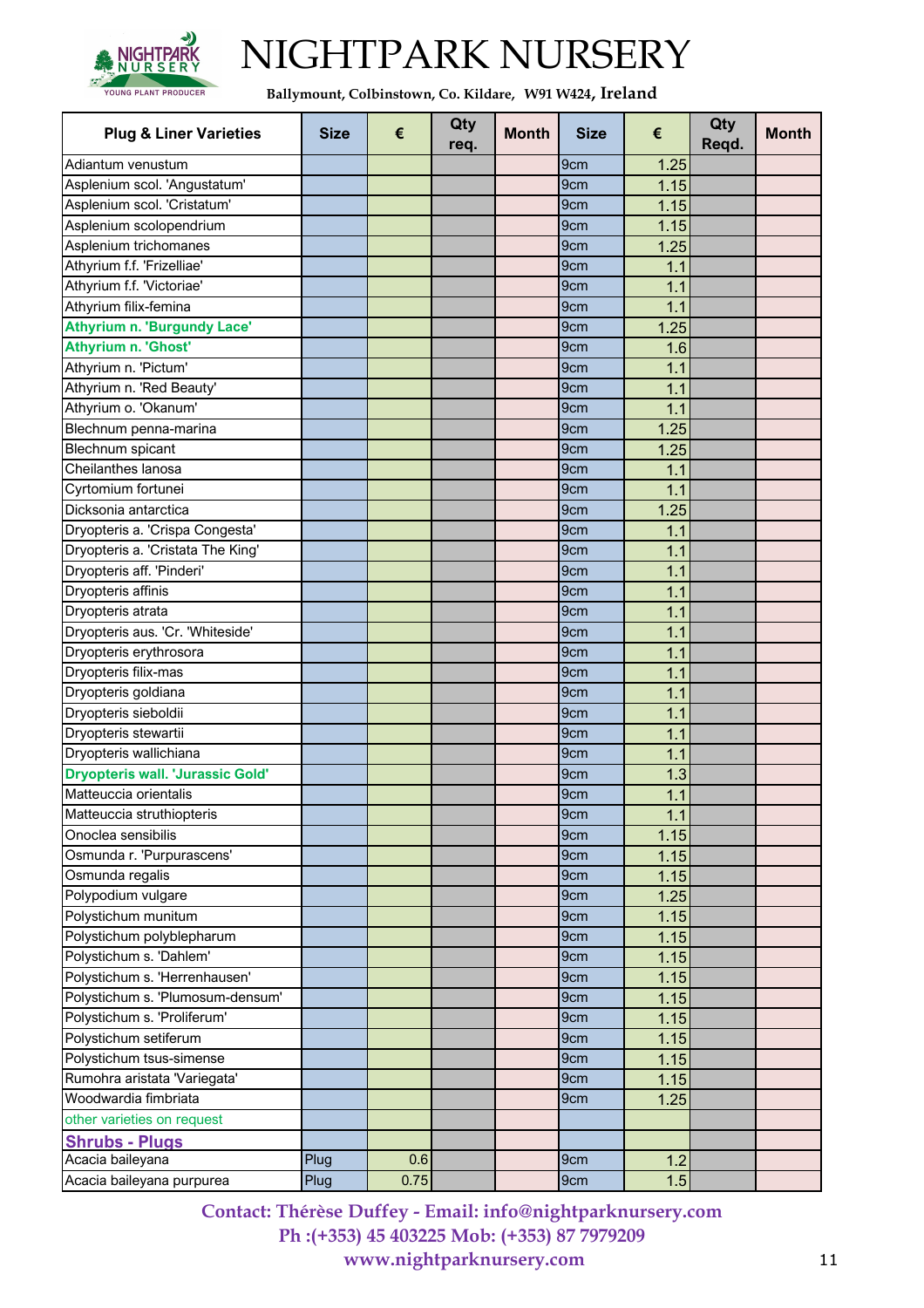

**Ballymount, Colbinstown, Co. Kildare, W91 W424, Ireland**

| <b>Plug &amp; Liner Varieties</b> | <b>Size</b> | €    | Qty<br>req. | <b>Month</b> | <b>Size</b>     | €    | Qty<br>Regd. | <b>Month</b> |
|-----------------------------------|-------------|------|-------------|--------------|-----------------|------|--------------|--------------|
| Acacia boormanii                  | Plug        | 0.6  |             |              | 9 <sub>cm</sub> | 1.2  |              |              |
| Acacia dealbata                   | Plug        | 0.6  |             |              | 9 <sub>cm</sub> | 1.2  |              |              |
| Acacia longifolia                 | Plug        | 0.6  |             |              | 9cm             | 1.2  |              |              |
| Acacia melanoxylon                | Plug        | 0.6  |             |              | 9cm             | 1.2  |              |              |
| Acacia pravissima                 | Plug        | 0.6  |             |              | 9 <sub>cm</sub> | 1.2  |              |              |
| Acacia retinodes                  | Plug        | 0.6  |             |              | 9cm             | 1.2  |              |              |
| Clianthus puniceus                | Plug        | 0.6  |             |              | 9cm             | 1.25 |              |              |
| Cordyline australis               | Plug        | 0.5  |             |              | 9 <sub>cm</sub> | 1.1  |              |              |
| Dodonea v. purpurea               | Plug        | 0.55 |             |              | 9cm             | 1.1  |              |              |
| Eucalyptus archeri                | Plug        | 0.55 |             |              | 9cm             | 1.2  |              |              |
| Eucalyptus cinerea                | Plug        | 0.55 |             |              | 9 <sub>cm</sub> | 1.2  |              |              |
| Eucalyptus coccifera              | Plug        | 0.55 |             |              | 9cm             | 1.2  |              |              |
| Eucalyptus dalrympleana           | Plug        | 0.55 |             |              | 9 <sub>cm</sub> | 1.2  |              |              |
| Eucalyptus g. 'Blue Ice'          | Plug        | 0.55 |             |              | 9cm             | 1.2  |              |              |
| Eucalyptus glaucescens            | Plug        | 0.55 |             |              | 9cm             | 1.2  |              |              |
| Eucalyptus gunnii                 | Plug        | 0.55 |             |              | 9 <sub>cm</sub> | 1.2  |              |              |
| Eucalyptus moorei                 | Plug        | 0.55 |             |              | 9cm             | 1.2  |              |              |
| Eucalyptus nicholii               | Plug        | 0.55 |             |              | 9 <sub>cm</sub> | 1.2  |              |              |
| Eucalyptus p. 'Baby Blue'         | Plug        | 0.65 |             |              | 9 <sub>cm</sub> | 1.3  |              |              |
| Eucalyptus p. debeuzevillei       | Plug        | 0.55 |             |              | 9 <sub>cm</sub> | 1.2  |              |              |
| Eucalyptus p. niphophila          | Plug        | 0.55 |             |              | 9 <sub>cm</sub> | 1.2  |              |              |
| Eucalyptus parvula                | Plug        | 0.55 |             |              | 9cm             | 1.2  |              |              |
| Eucalyptus perriniana             | Plug        | 0.55 |             |              | 9 <sub>cm</sub> | 1.2  |              |              |
| Eucalyptus pulverulenta           | Plug        | 0.55 |             |              | 9 <sub>cm</sub> | 1.2  |              |              |
| Eucalyptus subcrenulata           | Plug        | 0.55 |             |              | 9 <sub>cm</sub> | 1.2  |              |              |
| Eucalyptus urnigera               | Plug        | 0.55 |             |              | 9 <sub>cm</sub> | 1.2  |              |              |
| Fatsia japonica                   | Plug        | 0.5  |             |              | 9cm             | 1.1  |              |              |
| Melianthus major                  | Plug        | 0.6  |             |              | 9 <sub>cm</sub> | 1.2  |              |              |
| Paulownia tomentosa               | Plug        | 0.5  |             |              | 9cm             | 1.1  |              |              |

Please check out our website www.nightparknursery.com for up to date availability lists & plant

images of some more unusual lines.

#### **Terms & Conditions of Sale**

In these Terms and condition 'Nightpark' means Nightpark Nursery and 'Customer' means the person, firm or company with whom Nightpark is contracting in the sale of one or more items referred to in this list.

#### **Stock**

This list replaces all previous issues. Plants are offered subject to being unsold, satisfactory growth, crop shortage or failure. **Prices**

All prices quoted are ex-Nursery and exclusive of VAT. We will make every effort to maintain prices quoted in this list, however, we do reserve the right to alter them without any prior notice. VAT charged on plant sales @13.5%. No VAT for EU/ Northern Ireland or GB customers if VAT registered. Please supply VAT number in advance.

#### **Accounts**

Credit accounts are due for payment within 30 days of invoice. If payment is not received within that period, we may charge interest on overdue accounts from the date when payment becomes overdue until the date when payment is made at a rate of 1.5% per month. New customers-COD or 30 day post-dated cheque with order. Goods remain the property of Nightpark until the invoice has been settled in full. We reserve the right to uplift the goods supplied if payment is not received after one month's written notice has been given.

**Minimum Order** - it is recommended that plants are ordered in full trays- 60 per plug variety, 18 per 9cm pot variety. For orders of half trays of plugs there is a surcharge of 25%. We cannot supply less than half tray quantity.

**Minimum order Value** €300

**Advance orders**